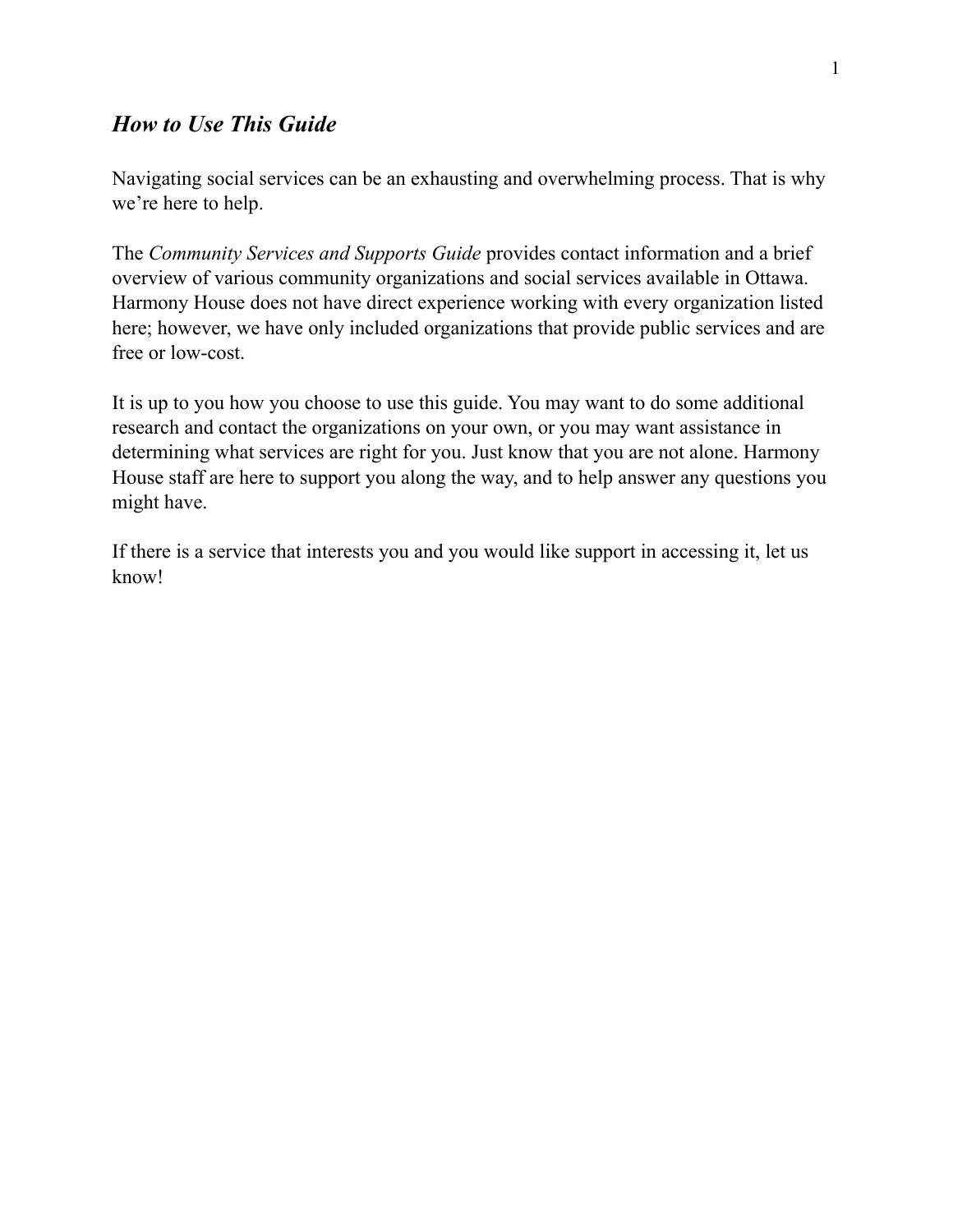# **Table of Contents**

| Safer Consumption + Harm Reduction Services and Supports12 |  |
|------------------------------------------------------------|--|
|                                                            |  |
|                                                            |  |
|                                                            |  |
|                                                            |  |
|                                                            |  |
|                                                            |  |
|                                                            |  |
|                                                            |  |
|                                                            |  |
|                                                            |  |
|                                                            |  |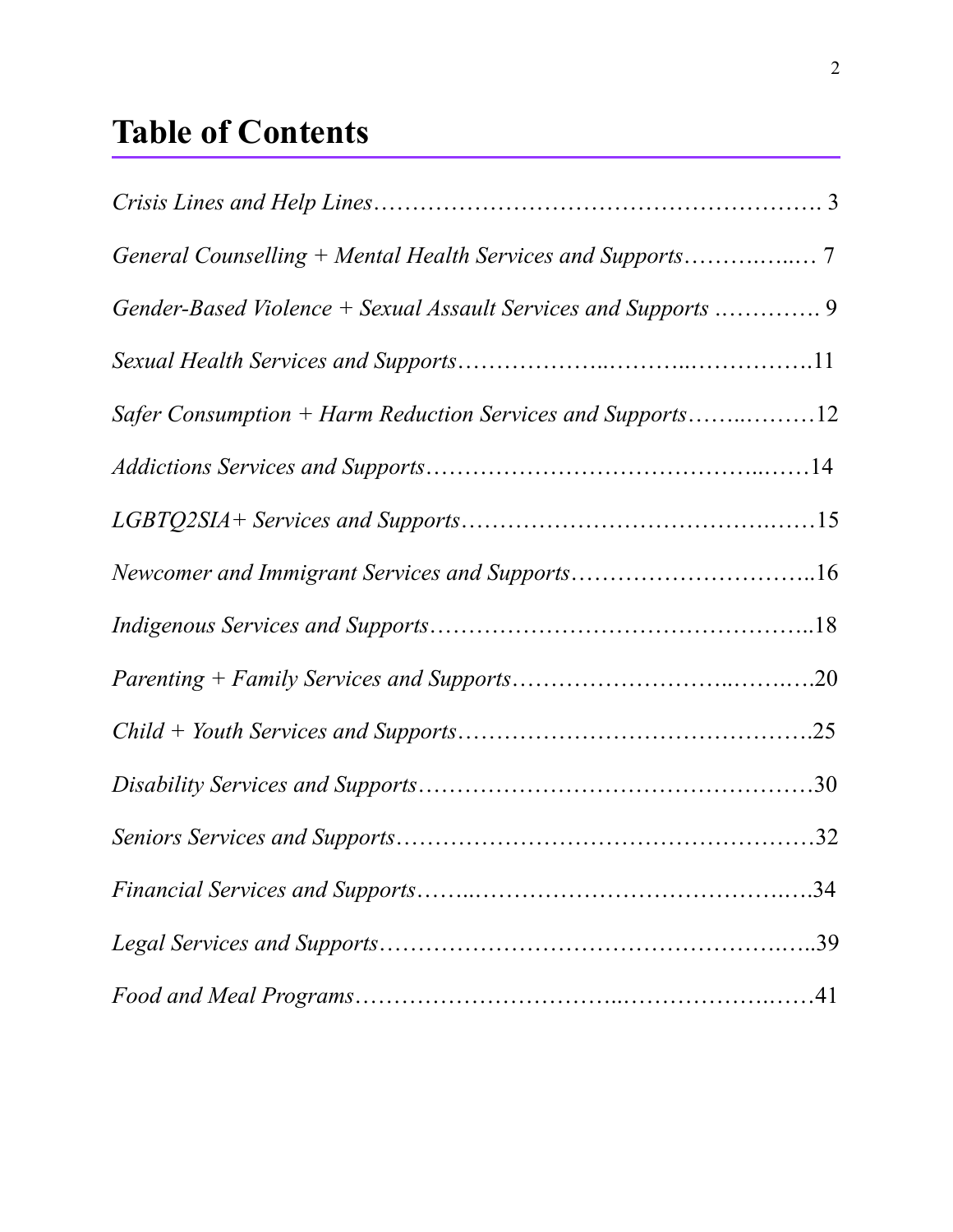# **Crisis Lines and Help Lines**

Crisis lines and help lines are over-the-phone services that provide immediate, confidential oneon-one assistance and support. They are **not** a replacement for 9-1-1 emergency services and do not provide medical or psychological advice.

# *Mental Health Lines*

# *ConnexOntario*  Helpline: 1-866-531-2600

Website: [www.connexontario.ca](http://www.connexontario.ca)

 Provides supportive listening and resource referral for people struggling with mental health, addictions, and problem gambling.

#### *Hope for Wellness Helpline*

24/7 Crisis Line: 1-855-242-3310 24/7 Live Chat: [www.hopeforwellness.ca](http://www.hopeforwellness.ca) 

Offers immediate emotional and crisis support for all Indigenous peoples across Canada. Services are available in English and French. Phone counselling is also available in Ojibway, Cree, and Inuktitut.

*Métis Nation of Ontario Crisis Line*  24/7 Crisis Line: 1-877-767-7572 Website: [www.metisnation.org](http://www.metisnation.org) 

Offers culturally specific, 24/7 mental health and addictions crisis support for Métis people across Ontario.

#### *Nisa Helpline*

Crisis Line: 1-888-315-6472 E-mail: [info@nisahelpline.com](mailto:info@nisahelpline.com) Website: [www.nisahelpline.com](http://www.nisahelpline.com)  \*Available Monday-Sunday, 12 hours a day\*

Provides free peer support and faith-based counselling for Muslim women across North America. Receive assistance and guidance on issues such as abuse, addictions and substance use, Islamophobia, gender and sexuality, and mental health.

# *Ottawa Distress Centre*  24/7 Distress Line: 613-238-3311 Website: [www.dcottawa.on.ca](http://www.dcottawa.on.ca)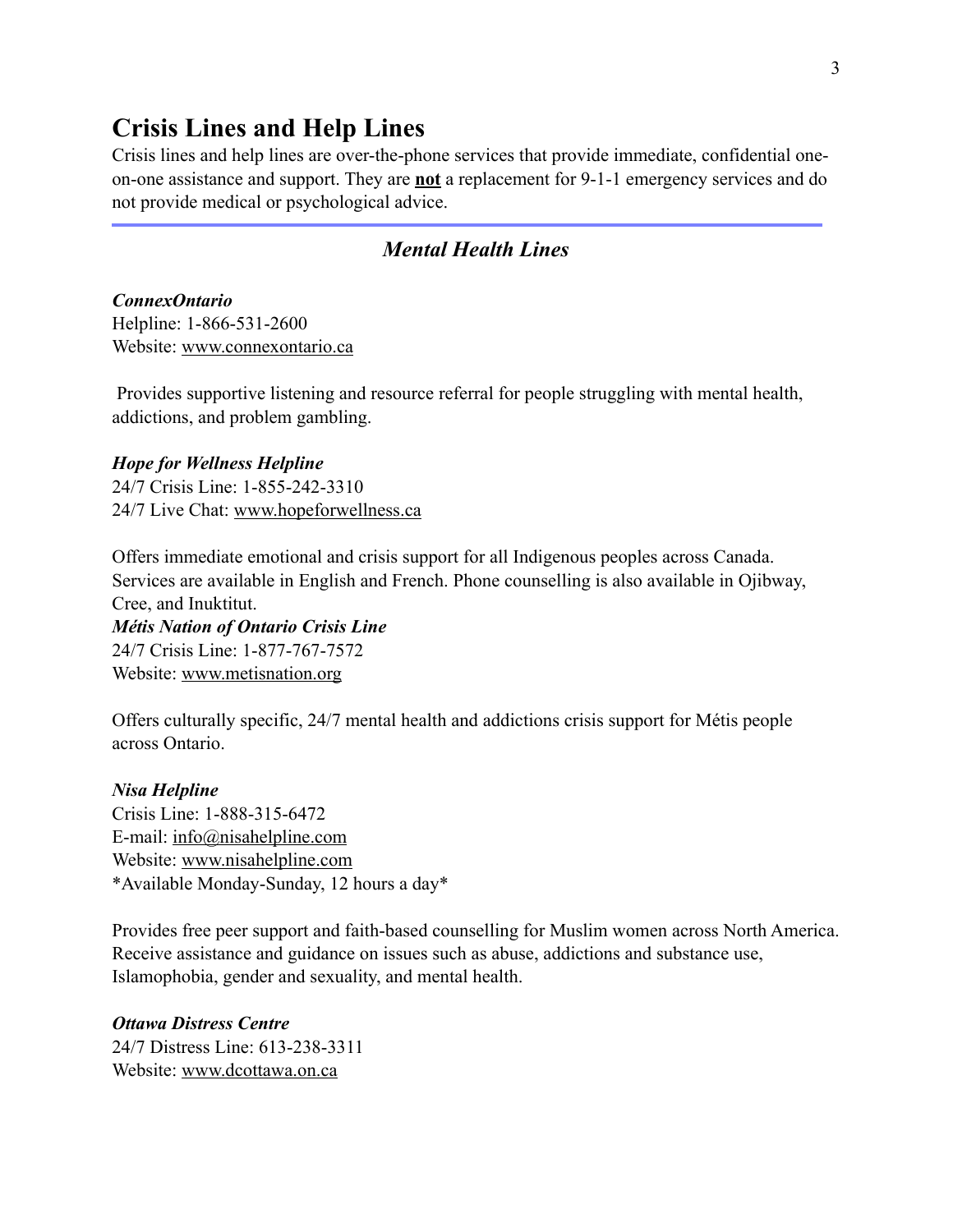Provides emotional support and encouragement on a wide range of issues. Can provide one-time crisis management, suicide risk assessment and prevention, and community resource referrals.

# *Ottawa Crisis Line*  24/7 Crisis Line: 613-722-6914 Website: [www.crisisline.ca](http://www.crisisline.ca)

24/7 support for people experiencing a mental health crisis, or people who are supporting a person in crisis. The crisis team provides immediate, over-the-phone support and connection to relevant emergency services. After an initial assessment, and with your consent, can provide inperson services to help you work through your crisis.

# *Talk 4 Healing*

Main Phone Line: 1-855-554-4325 Website: [www.talk4healing.com](http://www.talk4healing.com)  Live Chat Page: [www.talk4healing.com/live-chat/](http://www.talk4healing.com/live-chat/)

Provides 24/7 confidential phone, text, and online chat support for Indigenous women across Ontario. Available in 14 languages. Receive guidance, service referrals, or just a listening ear when you need it.

#### *Tel-Aide Outaouais*

Crisis Line: 613-741-6433 Toll Free: 1-800-567-9699 Website: [www.telaideoutaouais.org](http://www.telaideoutaouais.org) 

Emotional support and encouragement for Francophone and French-speaking residents of Ottawa and area.

# *Child and Youth Crisis Lines*

*Black Youth Helpline*  Helpline: 1-833-294-8650 Website: [www.blackyouth.ca](http://www.blackyouth.ca) 

Provides immediate emotional support and practical assistance to all youth, with a specific focus on the needs of Black youth and their families.

*Kids Help Phone*  24/7 Crisis Line: 1-800-668-6868 24/7 Text Chat: 686868 Website: [www.kidshelpphone.ca](http://www.kidshelpphone.ca)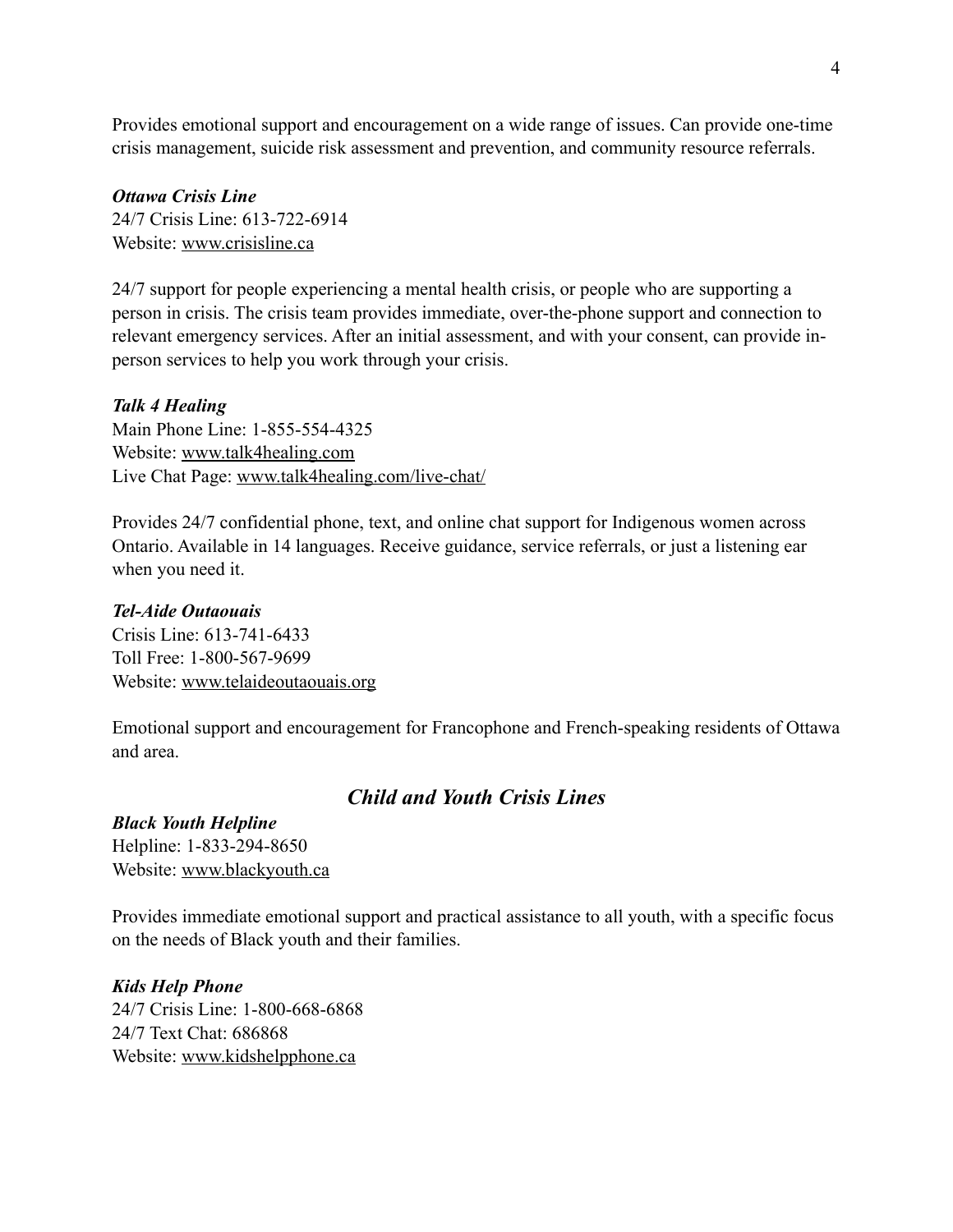Provides phone- and text-based e-mental health services for kids, teens, and young adults. Services are available in English and French.

#### *Naseeha Youth Helpline*

Helpline (Call or Text): 1-866-627-3342 Website: [www.naseeha.org](http://www.naseeha.org) 

A confidential helpline for Muslim youth, available 7 days a week from 3 pm -9 pm.

*Youth Services Bureau*  24/7 Crisis Line: 613-260-2360 Website: [www.ysb.ca](http://www.ysb.ca) 

Provides immediate mental health support and resource referrals for youth and their families.

#### *Sexual Assault and Domestic Violence Support Lines*

*Assaulted Women's Helpline*  24/7 Crisis Line: 1-866-863-0511 Website: www[/awhl.org](http://awhl.org)

Provides 24/7 counselling, emotional support, information and referrals to all women who have experienced or are currently experiencing abuse of any kind.

*Fem'aide*  24/7 Crisis Line: 1-877-336-2433 Website: [www.femaide.ca](http://www.femaide.ca)

Provides 24/7 support, information, and referrals for French-speaking women who have experienced domestic violence or sexual assault.

*Minwaashin Lodge*  Crisis Line: 613-789-1141 Website: [www.minlodge.com](http://www.minlodge.com) 

Provides support for Indigenous women and children who are survivors of violence.

*Ottawa Rape Crisis Centre*  24/7 Crisis Line: 613-562-2333 Website: [www.orcc.net](http://www.orcc.net)

Provides 24/7 support and referrals to all women, trans, non-binary, gender-diverse, and twospirit survivors.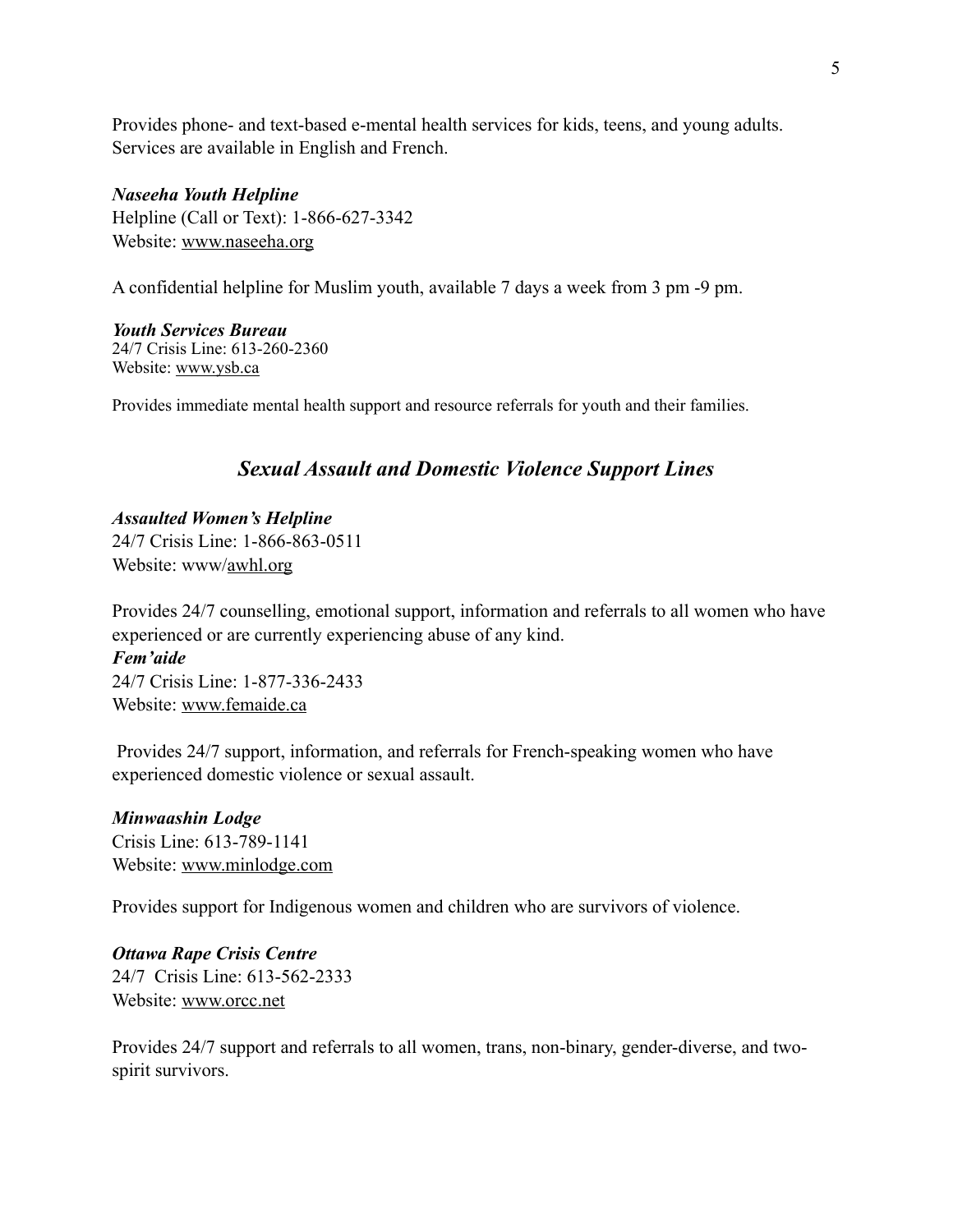#### *Sexual Assault Support Centre of Ottawa*  24/7 Crisis Line: 613-234-2266 Website: [www.sascottawa.com](http://www.sascottawa.com)

Provides 24/7 support and referrals for all women survivors of sexual violence and abuse.

#### *Unsafe at Home Ottawa*

Text Line: 613-704-5535 Online Chat: [www.unsafeathomeottawa.ca](http://www.unsafeathomeottawa.ca) Hours: Monday-Sunday, 8:30 am - Midnight

Provides secure text and online chat services for women and LGBTQ2S+ individuals in the Ottawa and Lanark County areas who are experiencing violence in their homes and who do not feel safe talking on the phone. Services include emotional support, safety planning, and service referrals.

# *LGBTQ2S+ Support Lines*

*LGBT Youthline*  Text: 647-694-4275 Live Chat: [www.youthline.ca](http://www.youthline.ca) E-mail: [askus@youthline.ca](mailto:askus@youthline.ca) 

Text, chat, and e-mail peer support for LGBTQ2S+ youth. Support is available Sunday-Friday from 4 pm - 9:30 pm.

#### *Trans Lifeline*

Helpline: 1-877-565-8860 Website: [www.translifeline.org](http://www.translifeline.org) 

Crisis supports and referrals for all trans, gender-diverse, non-binary, and gender questioning individuals.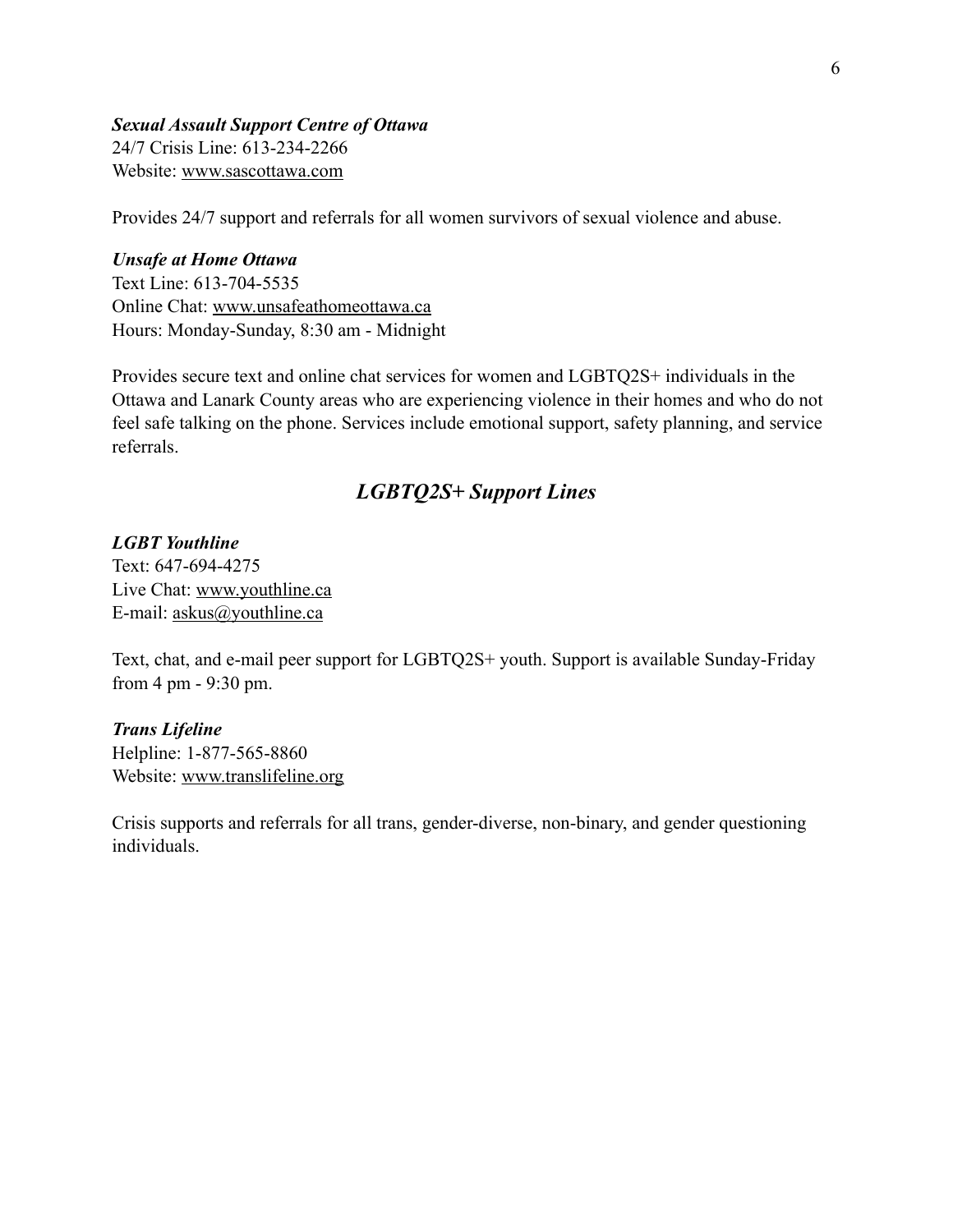# **General Counselling and Mental Health Services and Supports**

Free and low-cost counselling services to help you address a variety of social and mental health concerns.

#### *Counselling Connect*

Website: [www.counsellingconnect.org](http://www.counsellingconnect.org)

Free same-day or next-day counselling services by phone or video for children, youth, adults, and families living in the Ottawa area. Counselling services are provided by a number of resource centres and social service agencies across the city. Find short-term and crisis counselling supports for a broad spectrum of life challenges, including addictions, anxiety and depression, relationships, grief and loss, immigration, navigating gender and sexuality, and more. Services are provided in a number of different languages. To learn more or to book an appointment, visit the website above.

# *The Walk-In Counselling Clinic*

Main Phone Line: 613-755-2277 Website: [www.walkincounselling.org](http://www.walkincounselling.org) 

Provides free, same-day, in-person crisis counselling sessions at several agencies across Ottawa. A good service for those who need crisis supports but either have limited access to a phone/ internet or who prefer in-person support. Provides counselling supports and referrals for a number of challenges, including addictions, trauma, intimate partner violence, anxiety and depression, relationships, immigration, navigating gender and sexuality, and more.

#### *Somerset West Community Health Centre*

Main Phone Line: 613-402-2499 Website: [www.swchc.on.ca](http://www.swchc.on.ca)

 Free walk-in and appointment-based counselling services for people living in the Somerset West catchment area (this includes Harmony House). Somerset West counselling services provide support with a number of challenges, including mental health, relationships, intimate partner violence, and abuse. Services provided in English, Mandarin, Cantonese, Vietnamese, and Cambodian.

# *Counselling and Family Services Ottawa (CFSO)*  Main Phone Line: 613-233-8478 Website: [www.cfsottawa.ca](http://www.cfsottawa.ca)

Free, appointment-based counselling services for men, women, parents, children and youth. Counselling services include general crisis support, as well as supports for intimate partner violence survivors and their children. CFS also provides advocacy and service referrals for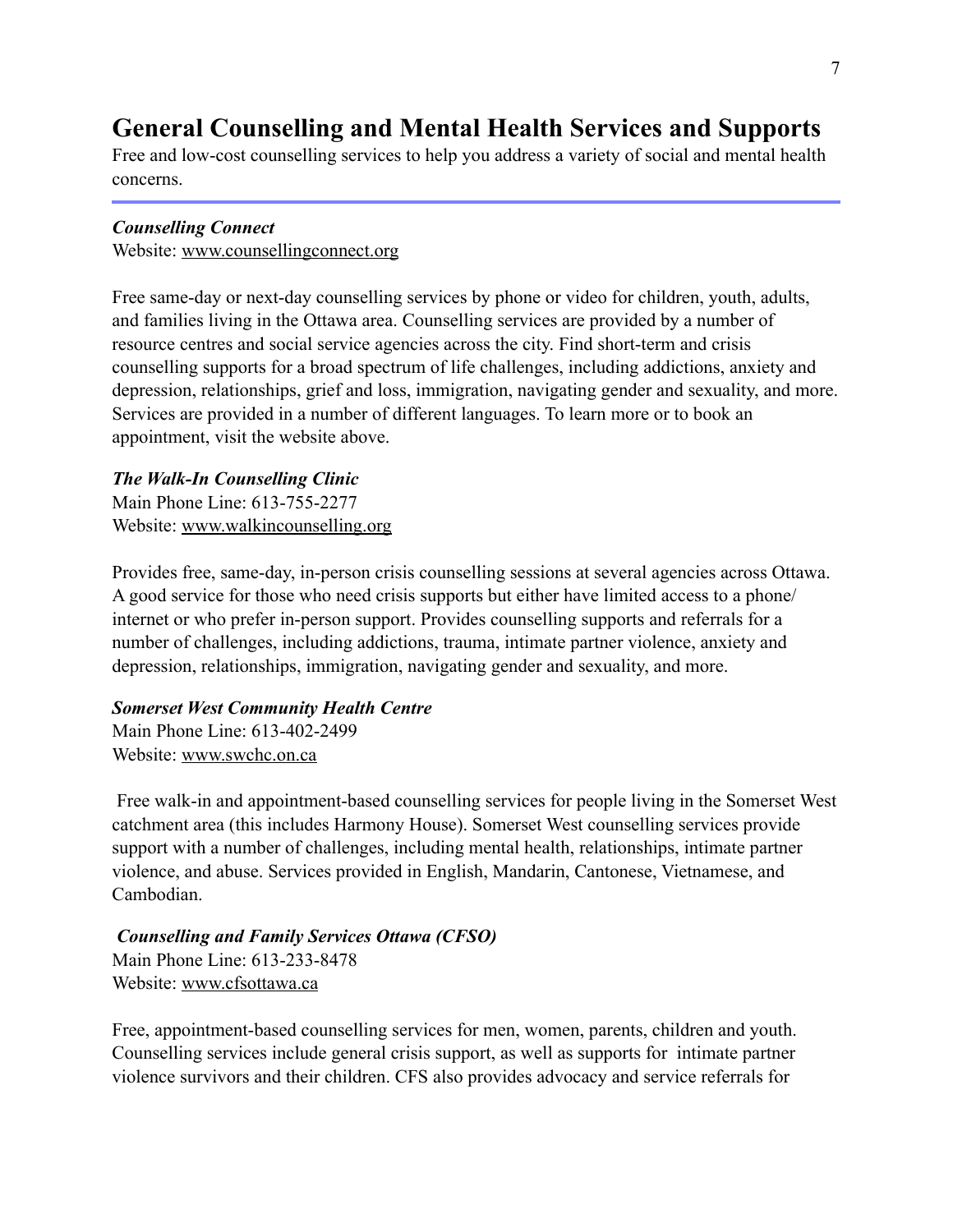individuals experiencing barriers to service access. All services are available in English and French; interpretation services provided upon request.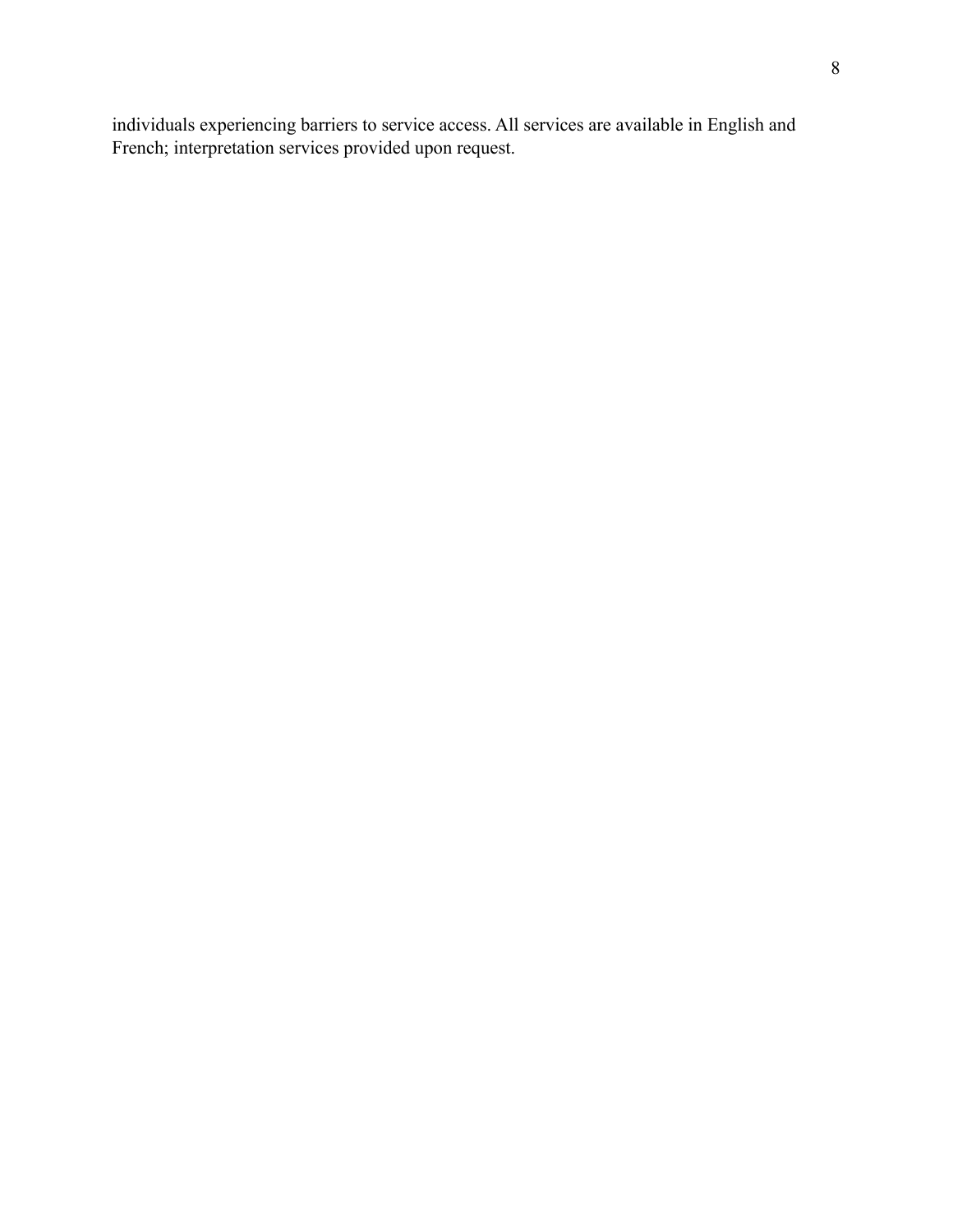# **Gender-Based Violence and Sexual Assault Supports**

Counselling, support, and referral services for people who have experienced sexual violence, abuse, and/or exploitation.

#### *CALACS francophone d'Ottawa*

Main Support Line: 613-789-8096 Website: [www.calacs.ca](http://www.calacs.ca) 

Crisis, one-to-one and group support for francophone women 16-years-old and over in Ottawa who are survivors of intimate partner violence.

*Immigrant Women's Services Ottawa*  Main Phone Line: 613-729-3145 Website: [www.immigrantwomenservices.com](http://www.immigrantwomenservices.com) 

Provides crisis intervention, short-term and therapeutic counselling, support groups, and information and referrals for immigrant women and their children who are fleeing abuse or who are survivors of intimate partner violence.

#### *Minwaashin Lodge*

Main Phone Line: 613-741-5590 Crisis Line: 613-789-1141 Main E-mail: [info@minlodge.com](mailto:info@minlodge.com)  Website: [www.minlodge.com](http://www.minlodge.com) 

Provides a range of services for First Nations, Inuit, and Métis women in and children in Ottawa who are impacted by or are survivors of violence. All programs are provided within the context of Indigenous cultural beliefs and values. Programs and services include cultural education and engagement, women's and children's counselling, child and youth programs, transitional housing support, employment and pre-employment support, drop-ins, and crisis and harm reduction services for precariously housed women and families.

*Ottawa Civic Hospital — Sexual Assault and Partner Abuse Care Program (SAPACP)*  Main Phone Line: 613-798-5555 ext. 13770 Program Fax Line: 613-761-4985 Website: [www.ottawahospital.on.ca](http://www.ottawahospital.on.ca) 

24/7 team of specialized health care professionals who provide confidential and trauma-informed medical care for anyone 16-years-old and over who has experienced sexual or intimate partner violence (IPV) in the Ottawa area. Attend to the short- and long-term consequences of sexual assault and IPV.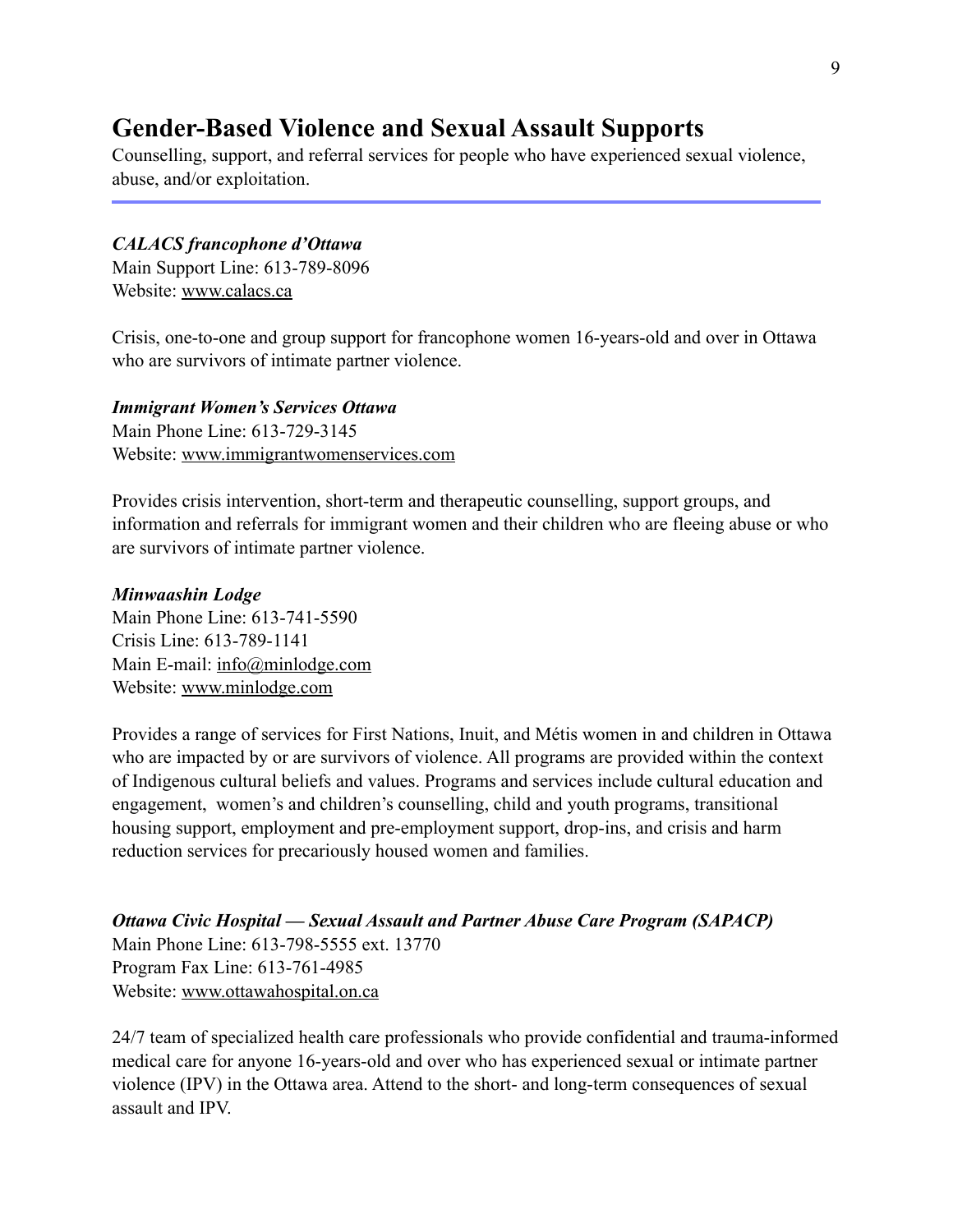### *Ottawa Rape Crisis Centre (ORCC)*

*\*Temporarily closed as of November 2020*; visit their website for updates*\**  24/7 Crisis Line: 613-562-2333 Main Phone Line: 613-562-2334 Website: [www.orcc.net](http://www.orcc.net) One-to-one and group counselling, crisis supports, and accompaniment services for all women and gender-diverse people in Ottawa. For more information or to book a counselling appointment, call the main office line or e-mail *[sakinna@orcc.net](mailto:sakinna@orcc.net)*.

#### **Ottawa Victim Services (OVS)**

Main Phone Line: 613-238-2762 E-mail: [info@ovs-svo.com](mailto:info@ovs-svo.com) Website: [www.ovs-svo.com](http://www.ovs-svo.com)

Provides emotional support, practical assistance, service referrals and advocacy services for people who have been victimized by crime, violence, abuse, or other dangerous circumstances. To learn more about OVS services and to access support, visit their website or call their main phone line (above).

#### *Sexual Assault Support Centre of Ottawa (SASC)*

24/7 Crisis Line: 613-234-2266 Main Office Line: 613-725-2160 E-Mail: [info@sascottawa.com](mailto:info@sascottawa.com) Website: [www.sascottawa.com](http://www.sascottawa.com) 

One-to-one counselling, support groups, advocacy and accompaniment services for survivors of sexual violence. As of March 2020, all services are being delivered over the phone or on Zoom. To book an appointment or inquire about their online peer support groups, call the main office line above or visit their website.

# *Voice Found*

Main Office Line: 613-763-5332 E-Mail: [help@voicefound.ca](mailto:help@voicefound.ca) Website: [www.voicefound.ca](http://www.voicefound.ca) 

 One-to-one and group support, resource referrals, and case management services for survivors of human trafficking and childhood sexual abuse. For more information on their services or to access program referral forms, visit their website, or e-mail or call for assistance (above).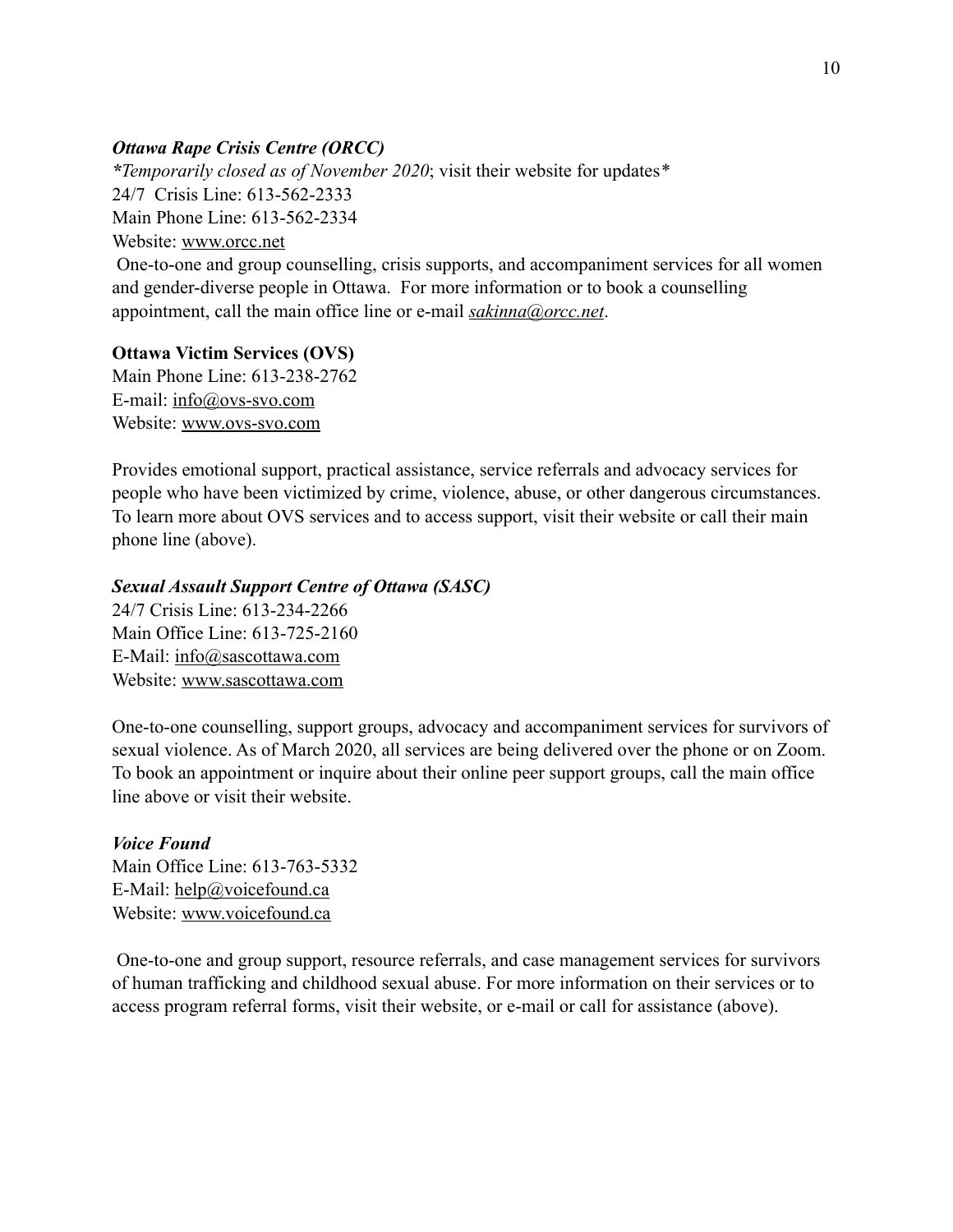# **Sexual Health Services and Supports**

Services and supports that provide information, primary healthcare, and referrals related to sexual and reproductive health.

# *Sexual Health Clinic*

Main Office Line: 613-234-4641 Website: [www.ottawapublichealth.ca](http://www.ottawapublichealth.ca) 

Provides free information, testing, and treatment for Sexually Transmitted Infections (STIs). Pregnancy testing, options counselling, anonymous HIV testing, immunization, and emergency contraception are also provided. For your appointment or walk-in visit, bring your Ontario Health Card or a piece of photo ID showing an Ontario address. Call the main office line for more information or to schedule an appointment.

# *Somerset West Community Health Centre*

Main Office Line: 613-238-1220 Anonymous HIV Testing Line: 613-295-9574 Website: [www.swchc.on.ca](http://www.swchc.on.ca) 

Offers anonymous HIV testing by appointment, Monday-Friday. You can also access sexual health information, testing, and referrals through Somerset West's primary care clinic.

# *VoiceFound HEALTH Clinic*

Main Office Line: 613-686-1818 E-Mail: [reception@voicefound.ca](mailto:reception@voicefound.ca)  Website: [www.voicefound.ca/our-work/the\\_clinic/](http://www.voicefound.ca/our-work/the_clinic/)

Provides trauma-informed healthcare for anyone 13-years-old or over who is at risk of, is experiencing, or has experienced sex or labour trafficking or sexual coercion. Mental health and case management services are also available, as well as a range of primary health care services. No health card, insurance, or documentation is required for assessment.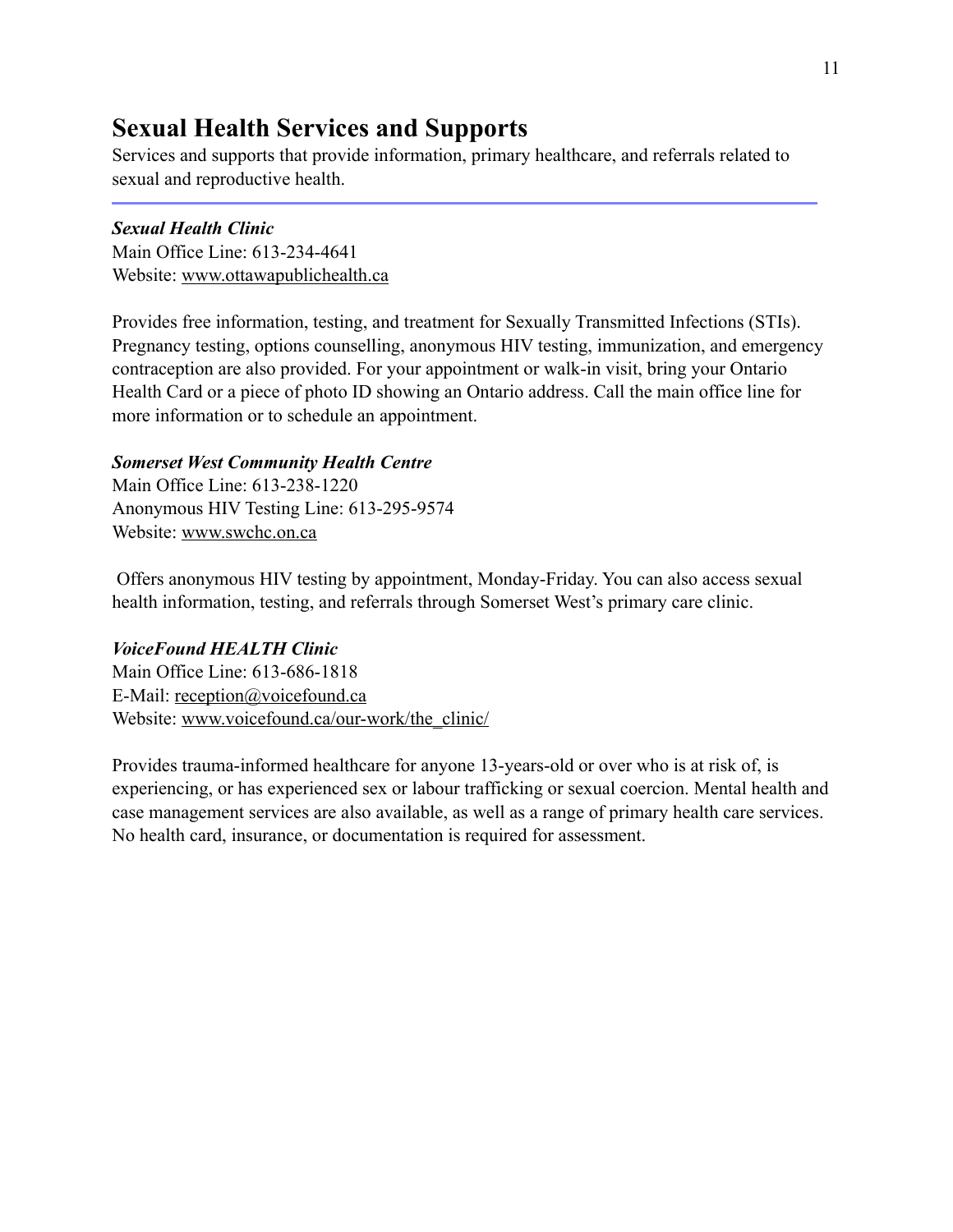# **Supervised Consumption and Harm Reduction Supports**

Harm reduction and safer consumption supports for people who use substances.

# *Drug Overdose Prevention and Education (DOPE) Response Team*

Main Office Line: 613-238-8210 E-mail: [hhanes@swchc.on.ca](mailto:hhanes@swchc.on.ca) Hours: Monday-Sunday, 5 pm - 11 pm

Offered through Somerset West Community Health Centre. Provides peer support services to people in the community who are at risk of overdose. Peer supporters on the DOPE response team are people with lived or living experience of substance use who can provide harm reduction supports and services directly to those who need it. To learn more, call Somerset West CHC's main office line or e-mail the DOPE response team lead (provided above).

# *Sandy Hill CHC Oasis Program*

Main Office Line: 613-569-3488 Website: [www.shchc.ca/programs/oasis](http://www.shchc.ca/programs/oasis) 

Oasis provides a range of harm reduction services for people who use substances and who experience barriers to health care due to stigma, poverty, and criminalization. Services include a supervised consumption site, harm reduction supplies, and treatment services for people who use substances. For more information, contact the main office or visit their website.

#### *Site Needle and Syringe Program*

Main Office Phone: 613-580-6744 ext. 29047 Mobile Van Phone: 613-232-3232 Website: [www.ottawapublichealth.ca](http://www.ottawapublichealth.ca) 

Supervised consumption services and harm reduction supplies offered by Ottawa Public Health. Mobile safe consumption services through the Site van are also available.

# *Somerset West CHC Supervised Consumption and Treatment Services*

Main Office Line: 613-238-8210 Website: [www.swchc.on.ca](http://www.swchc.on.ca) 

Supervised consumption, harm reduction supplies, and treatment services for people who use substances. Staff do not supply substances, but provide a safe and hygienic space to consume. Clients can also be connected with other health services available through SWCHC, if they choose. For more information on how to access these services, call the main office line or visit their website.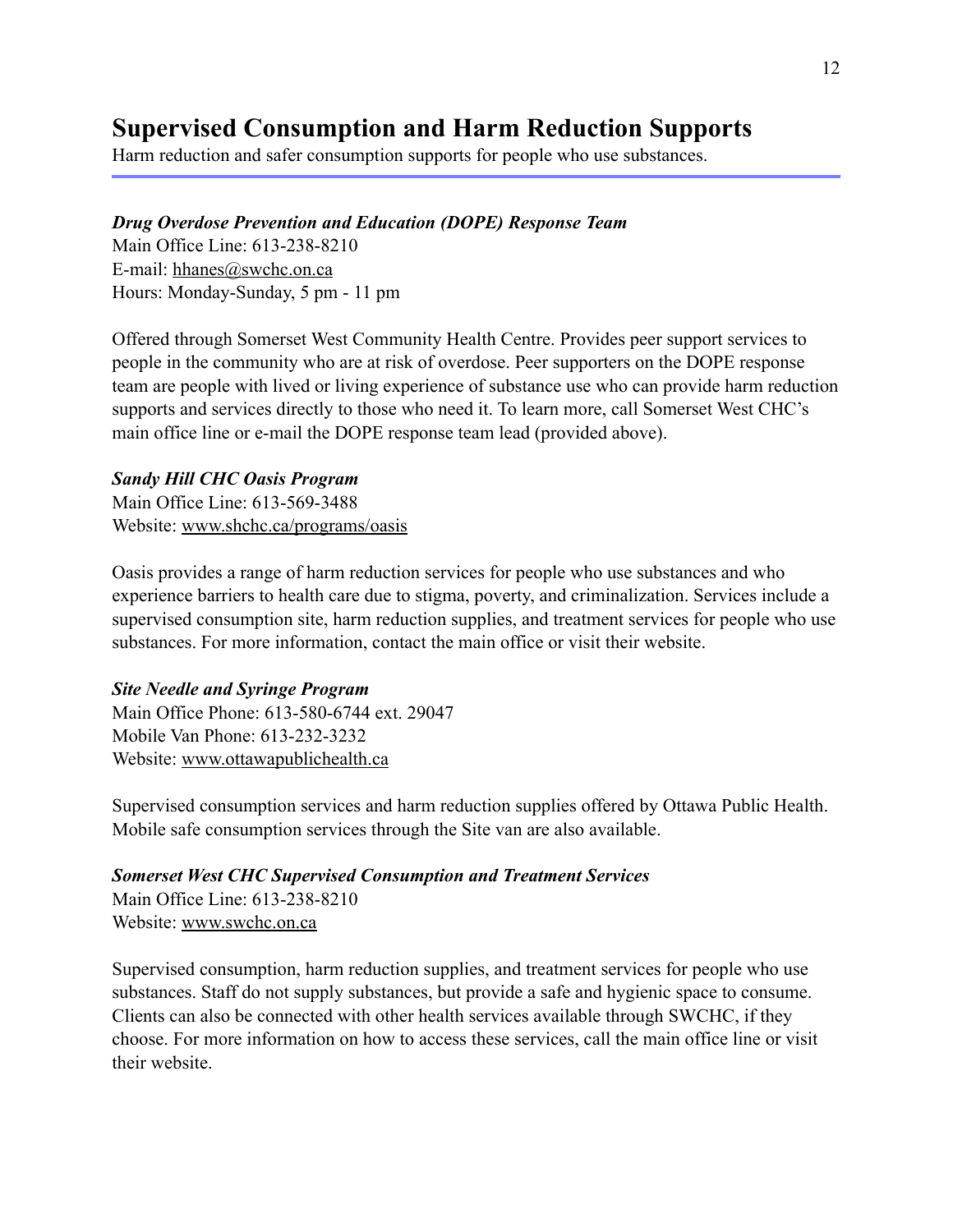# *Shepherds of Good Hope*  Main Office Phone: 613-241-6494 Website: [www.sghottawa.com/the-trailer](http://www.sghottawa.com/the-trailer)

 Provides 24/7 supervised consumption services, harm reduction supplies, and naloxone. Located at the Shepherds of Good Hope shelter.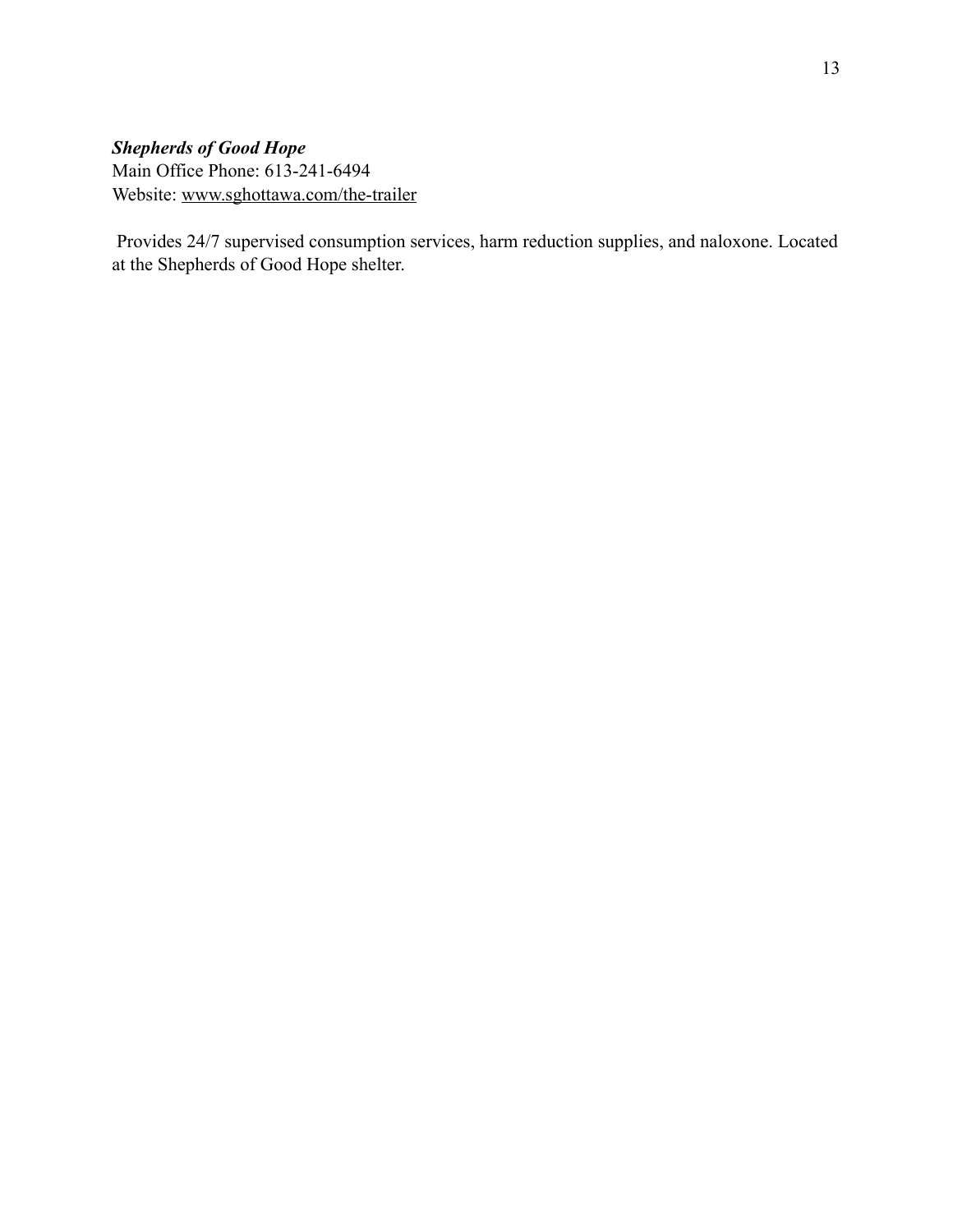# **Addictions Services and Supports**

Services for people who would like support managing their addictions and substance use challenges.

### *Ottawa Addictions Access and Referral Services (OAARS)*

Main Phone Line: 613-241-5202 E-Mail: [info@mri.ca](mailto:info@mri.ca) Website: [www.mri.ca](http://www.mri.ca)

Offered through Montfort Renaissance. Provides support navigating the addictions treatment system for those who are concerned about their substance use. Screening, assessments, referrals, and general guidance are provided in order to ensure that you access the treatment options that are right for you.

#### *Ottawa Withdrawal Management Centre*

Main Phone Line: 613-241-1525 Website: [www.mri.ca](http://www.mri.ca)

Offered through Montfort Renaissance. Provides supervised support for withdrawal from drugs and alcohol through a residential program, day program, and community outreach program. Must be 16-years-old and over.

# *Rideauwood Addiction and Family Services*

Main Phone Line: 613-724-4881 Website: [www.rideauwood.org](http://www.rideauwood.org)

Provides individual and group supports for youth, adults, and families struggling with substance use. Specialized services are available for those who use substances and are in conflict with the law, and for people who have concurrent addictions and mental health challenges.

# *Mamasarvik Healing Centre*

Main Phone Line: 613-565-5885 ext. 230 Website: [www.tungasuvvingatinuit.ca/mamisarvik-healing-centre/](http://www.tungasuvvingatinuit.ca/mamisarvik-healing-centre/)

Run through Tungasuvvingat Inuit (TI), Mamasarvik provides day and residential treatment programs for Inuit men and women 18 years and older struggling with trauma and substance use. Along with psycho-education and counselling, traditional cultural activities are built into each program, with elders on-site to provide traditional healing knowledge and lead on-the-land activities.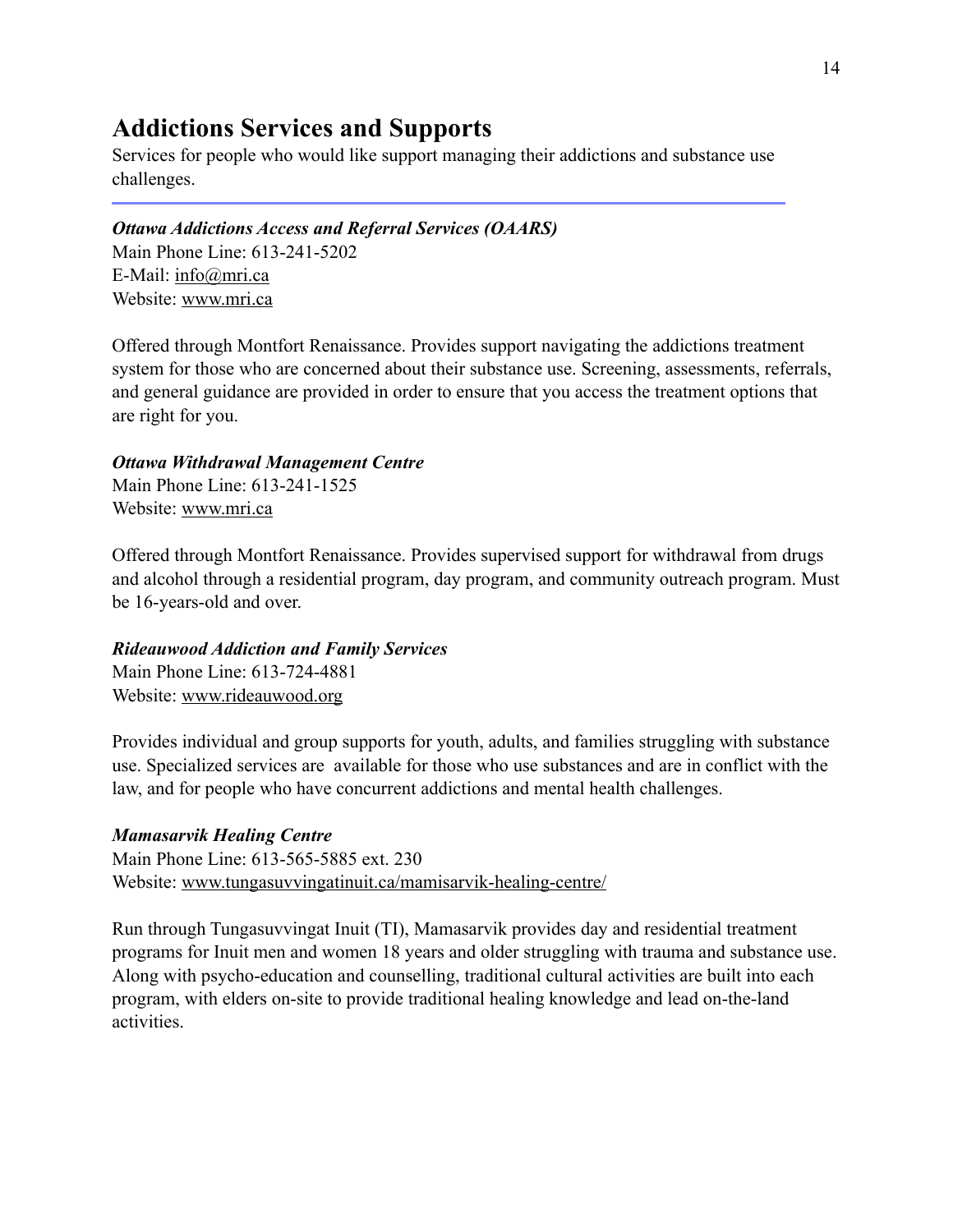# **LGBTQ2SIA+ Services and Supports**

Social and healthcare services for LGBTQ2SIA+ and queer-identifying people

#### **Centretown Community Health Centre**

*LGBTQ+ and Trans Health Program*  Trans Health E-mail: [transhealth@centretownchc.org](mailto:transhealth@centretownchc.org) Trans Health Phone Line: 613-233-4443 ext. 2245 LGBTQ+ Walk-In Counselling: [lgbt2sqwednesday@centretownchc.org](mailto:lgbt2sqwednesday@centretownchc.ca) LGBTQ+ Newcomers Drop-In: [AVicente@centretownchc.org](mailto:AVicente@centretownchc.org)  Website: [www.centretownchc.org](http://www.centretownchc.org) 

Centretown's Trans Health Program supports trans and gender diverse individuals who are 17 years-old and up with their transitioning process. Offers hormone initiation, surgical referrals, counselling, and health system navigation. Centretown also offers counselling and drop-in programs for members of the LGBTQ+ community in Ottawa, including an LGBTQ+ Newcomers group for queer-identifying people who are new to Canada.

#### *Kind\* Space*

Main Phone Line: 613-902-7537 Website: [www.kindspace.ca](http://www.kindspace.ca) 

Provides peer support and mutual aid to all 2SLGBTQ+ folks in the Ottawa area. Includes peer groups for bisexual and pan folks, all trans and gender questioning people, people exploring polyamory, and those who are questioning or exploring their sexuality. For more information and to access programs, text the main phone line (above) or check out their website.

#### **Family Services Ottawa**

*LGBTTQ+ Around the Rainbow Program*  Counselling Intake Line: 613-725-3601 Trans Youth Group Line: 613725-3601 ext. 105 Trans Youth Group E-mail: [lmontroy@familyservicesottawa.org](mailto:lmontroy@familyservicesottawa.org) Website: [www.familyservicesottawa.org](http://www.familyservicesottawa.org) 

Provides counselling and peer support groups for youth, adults, and families in Ottawa who identify as LGBTTQ+. Counselling services are available to people over the age of 18. The Trans Youth Group is run monthly and is available to any trans, gender diverse, non-binary, or questioning youth between the ages of 11-17. Also offers Rainbow Families, a monthly play group for LGBTTQ+ headed families and families with gender creative children.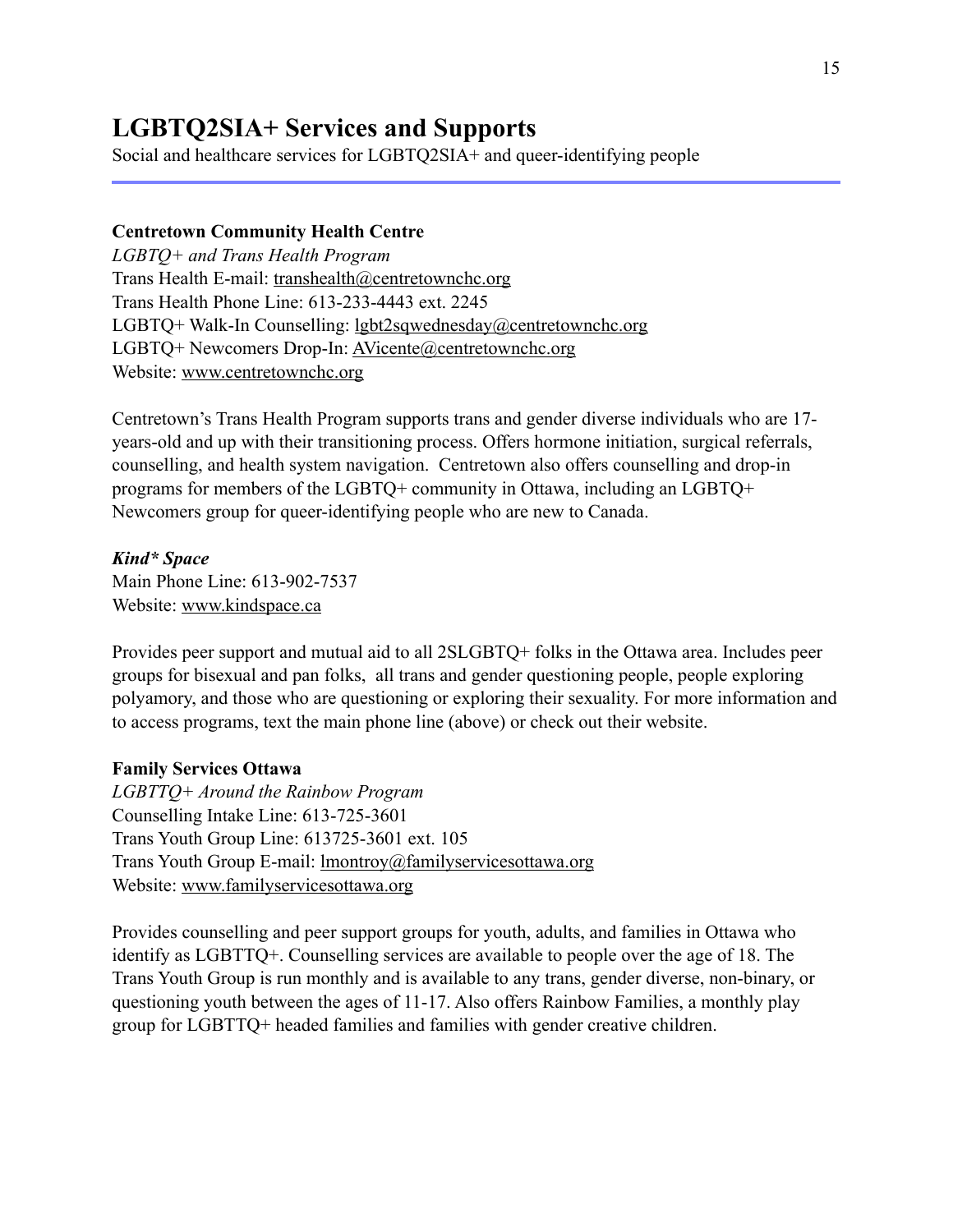# **Newcomer and Immigrant Services and Supports**

Settlement, integration, and social services for all newcomers to Canada.

#### *Catholic Centre for Immigrants (CCI)*

Main Phone Line: 613-232-9634 Website: [www.cciottawa.ca](http://www.cciottawa.ca)

Offers a range of settlement and integration services for newcomers to Canada. Get connected with other new comers in Ottawa, find help with your job search, and receive ongoing assistance with the immigration and citizenship process through one-on-one support and information sessions. If CCI cannot answer your questions, they will refer you to services who can.

#### *Immigrant Women's Services Ottawa*

Main Phone Line: 613-729-3145 Website: [www.immigrantwomenservices.com](http://www.immigrantwomenservices.com)

Provides settlement and integration services for newcomer women and their families. Get assistance with your immigration and citizenship process, language training, and referrals to other important services, such as income support, affordable housing, and community programs.

#### *Ottawa Community Immigrant Services Organization (OCISO)*

Main Phone Line: 613-725-0202 Website: [www.ociso.org](http://www.ociso.org)

Provides a range of settlement and integration services for newcomers to Canada. Services include employment support, counselling, language instruction, and programs for school-aged children and their families. Support is available in over 30 languages.

*Ottawa Newcomer Health Centre (ONHC)*  Urgent Request Phone Line: 613-691-0192 Website: [www.onhc.ca](http://www.onhc.ca) 

Provides short term medical services and mental health support for newcomers to Canada. Multicultural health system navigators are also available to help you find long-term health care services in the community. Visit the ONHC website to get started. We also encourage you to reach out to Harmony House staff if you would like support with accessing ONHC services.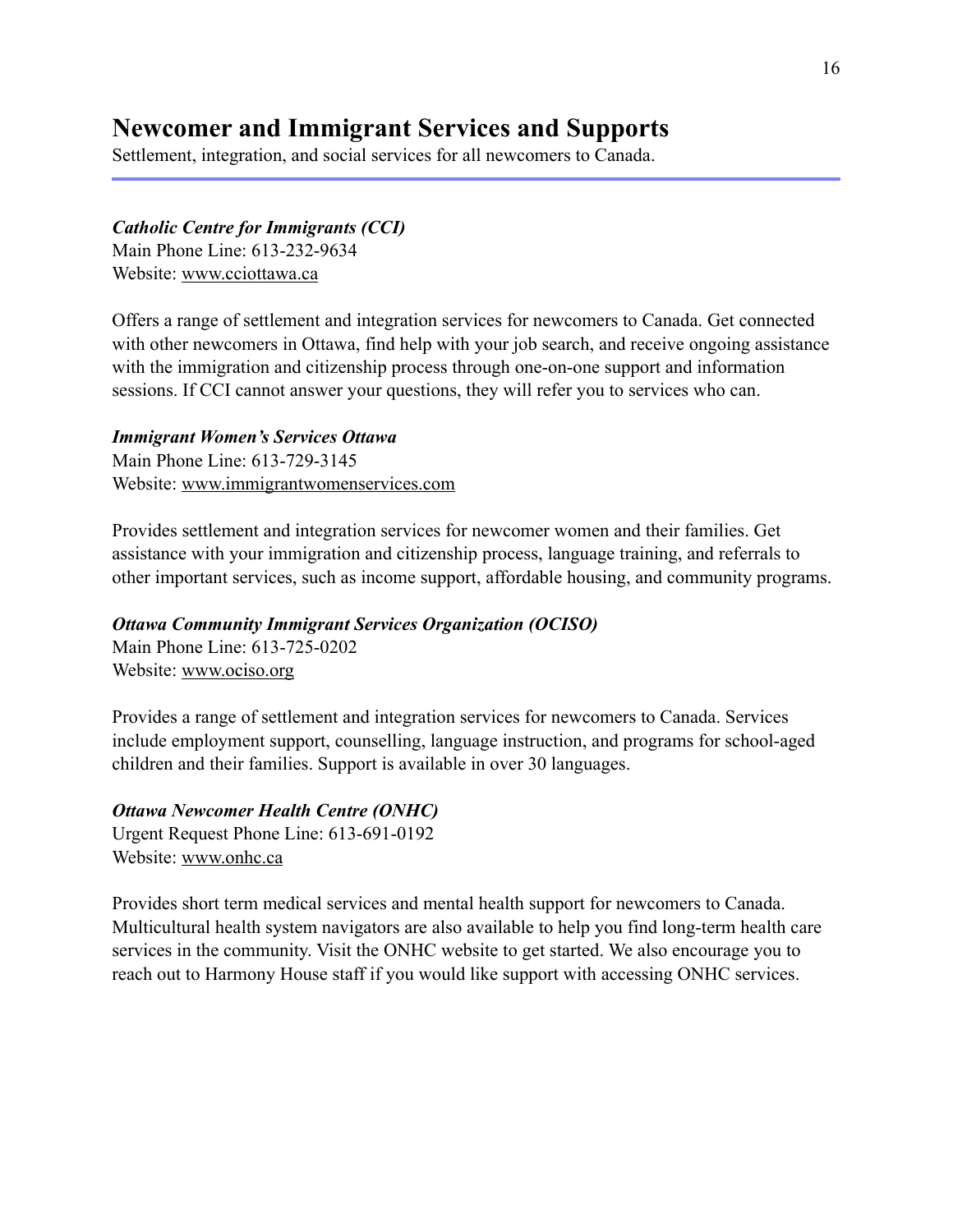# *Somali Centre for Family Services (SCFS)*  Main Phone Line: 613-526-2075 General E-mail: [info@scfsottawa.org](mailto:info@scfsottawa.org) Website: [www.scfsottawa.porg](http://www.scfsottawa.porg)

Provides settlement supports for adults, families, children, and seniors who are newcomers to Canada. Staff will support you in developing immediate, short-term, and long-term goals for you and your family's settlement process. For more information and to access services, visit the SCFS website or call their main phone line. Support is available in a number of languages, including French, Somali, and Arabic.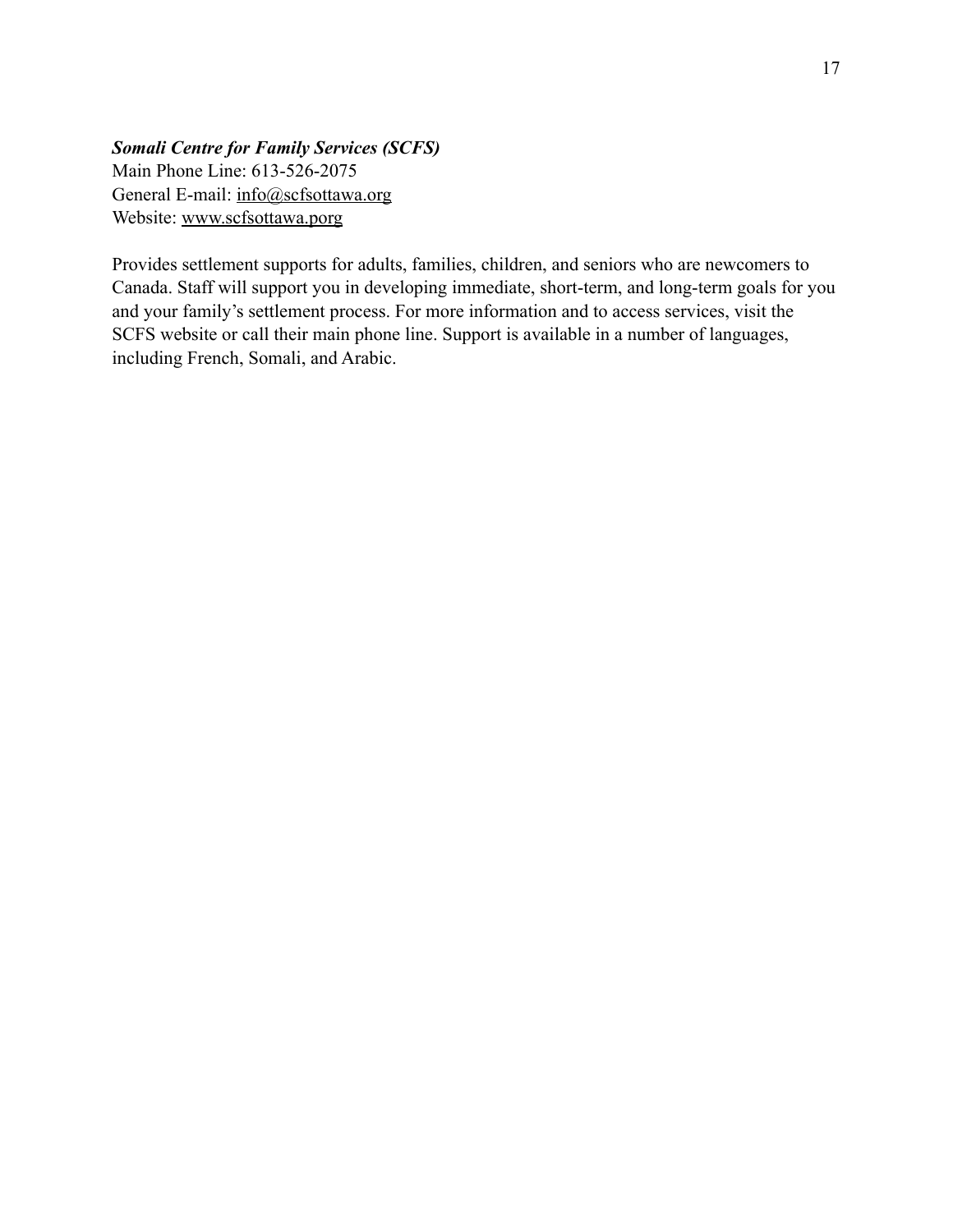# **Indigenous Services and Supports**

Social, cultural, and medical services for First Nations, Inuit, and Métis adults, children, youth, and families.

# *Akausivik Inuit Family Health Team*

Main Phone Line: 613-740-0999 Main E-mail: [generalinfo@aifht.ca](mailto:generalinfo@aifht.ca) Website: [www.aifht.ca](http://www.aifht.ca) 

Provides culturally appropriate, interdisciplinary primary healthcare for Inuit adults, youth, children, and families in the Ottawa area.

# *Inuuqatigiit Centre for Inuit Children, Youth, and Families*

Main Phone Line: 613-746-5400 Youth Programming Phone Line: 613-746-5400 ext. 223 Website: [www.inuuqatigiit.ca](http://www.inuuqatigiit.ca)

Provides early years programming, preschool and after-school services, and wraparound family supports for Inuit families in the Ottawa area.

# *Métis Nation of Ontario*

Main Ottawa Office: 613-798-1488 Mental Health and Addictions Line: 613-549-1674 ext. 302 Family Well-Being Program Line: 1-705-474-2767 ext. 307

Provides a variety of culturally specific and trauma-informed counselling and family support programs for Métis children, youth, adults, and families in Ontario. Availability of services varies from region to region; however, the Ottawa office does provide programs related to mental health, addictions, and family well-being.

# *Minwaashin Lodge*

Main Phone Line: 613-741-5590 Crisis Line: 613-789-1141 Main E-mail: [info@minlodge.com](mailto:info@minlodge.com)  Website: [www.minlodge.com](http://www.minlodge.com) 

Provides a range of services for First Nations, Inuit, and Métis women in and children in Ottawa who are impacted by or are survivors of violence. All programs are provided within the context of Indigenous cultural beliefs and values. Programs and services include cultural education and engagement, women's and children's counselling, child and youth programs, transitional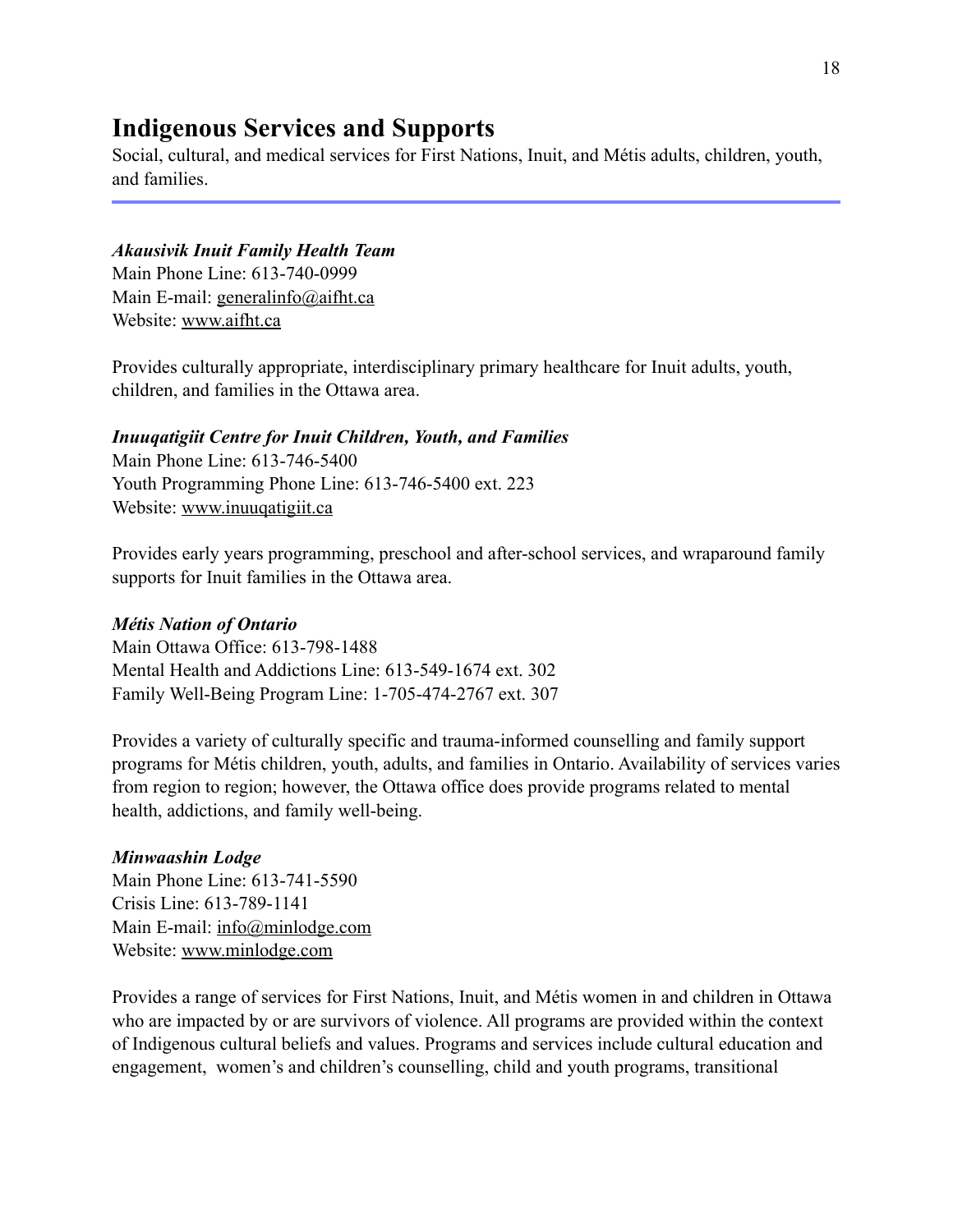housing support, employment and pre-employment support, drop-ins, and crisis and harm reduction services for precariously housed women and families.

#### *Odawa Native Friendship Centre*

Main Phone Line: 613-722-3811 Main E-mail: [info@odawa.on.ca](mailto:info@odawa.on.ca)  Website: [www.odawa.on.ca](http://www.odawa.on.ca) 

Offers a variety of culturally appropriate programs, services, and recreational opportunities for Indigenous peoples living in Ottawa. Provides early years programs, individual and family supports, community justice services, and an alternative high school program within an Indigenous knowledge framework. Also runs a number of recreational, fitness, and cultural programs for youth and adults.

#### *Tungasuvvingat Inuit (TI)*

Main Phone Line: 613-565-5885 Main E-Mail: info@tungasuvvingatinuit.ca Website: [www.tungasuvvingatinuit.ca](http://www.tungasuvvingatinuit.ca) 

Offers a variety of services for urban Inuit in Ottawa. Programs include counselling, food bank, trauma and addiction services, education and professional training opportunities, housing support, child and family programs, and support for those in contact with the criminal justice system or attempting to exit the sex trade. TI also offers advocacy services for Inuit families who are involved with Children's Aid or who are affected by violence.

#### *Wabano Centre for Aboriginal Health*

Main Phone Line: 613-748-0657 Main E-mail: [info@wabano.com](mailto:info@wabano.com)  Website: [www.wabano.com](http://www.wabano.com) 

Provides health, wellness, and cultural services for Indigenous peoples living in Ottawa. Health services include a primary healthcare clinic (walk-in and appointments), transitional housing support, nutrition and fitness programs, addictions recovery groups, and counselling and therapy for children, youth, and adults. Wabano also runs a range of child and youth programs, and operates a Circle of Care program that provides families with wraparound support while navigating Children's Aid and the foster care system.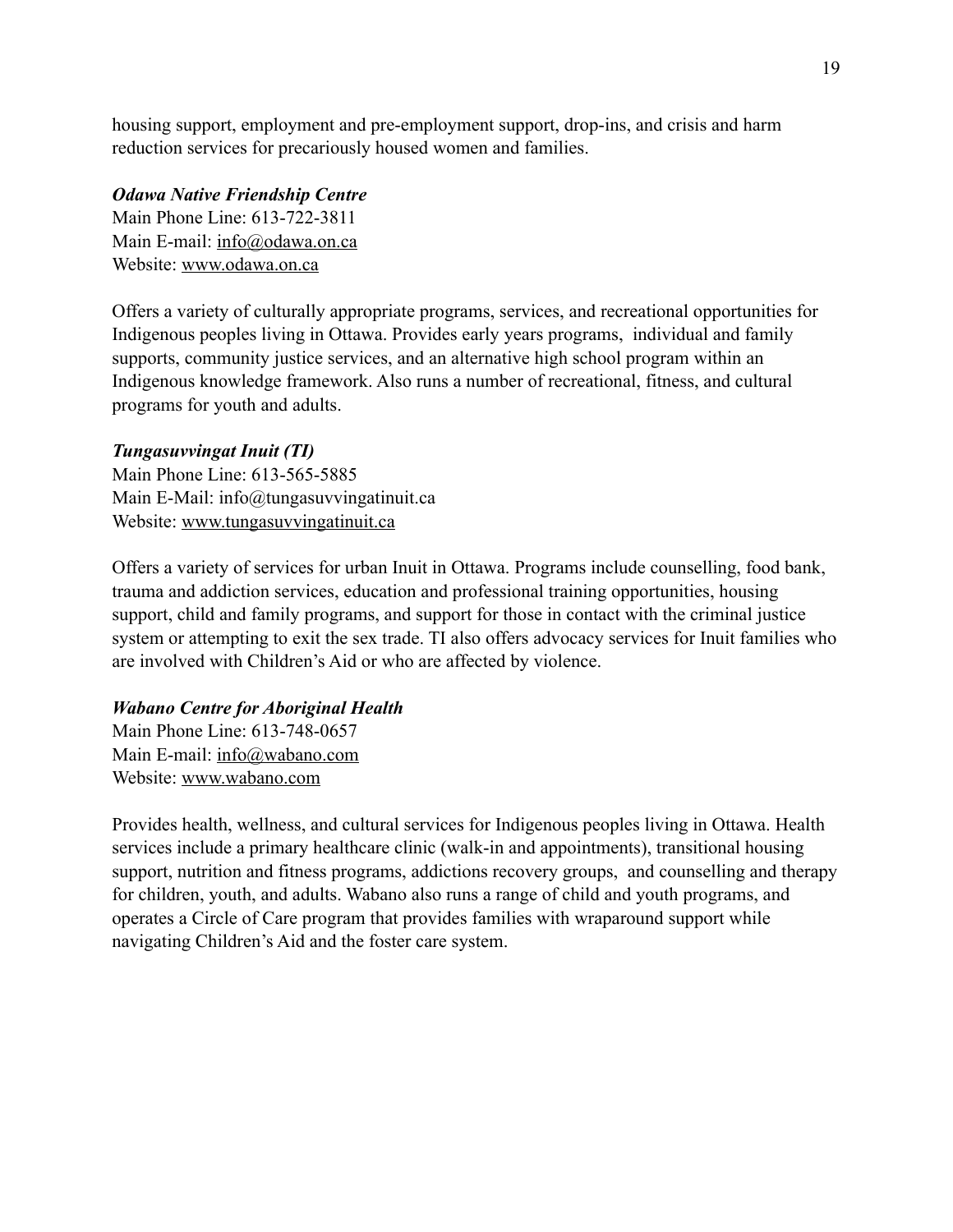# **Parenting and Family Services and Supports**

Services for pregnant people and families who need parenting guidance, support, and resources.

# *General Family Supports and Resources*

#### *Family Services Ottawa*

Main Phone Line: 613-725-3601 Parent Program Coordinator: 613-725-3601 ext. 108 E-mail: [info@familyservicesottawa.org](mailto:info@familyservicesottawa.org) Website: [www.familyservicesottawa.org](http://www.familyservicesottawa.org) 

Provides a range of free programs for parents, families, and children and youth in the Ottawa area. Leads a Child Witness Program that provides counselling and support for children ages 6-12 who have witnessed the abuse of their mother (a mother's group runs at the same time). Other services include family counselling, parent coaching, postpartum therapy support groups, the FRIENDS for Life anxiety prevention program for children, and parenting courses for parents involved with the Children's Aid Society.

#### *Ottawa Public Health Information Centre*

Main Phone Line: 613-727-3687 E-mail: [ParentinginOttawa@ottawa.ca](mailto:ParentinginOttawa@ottawa.ca) 

Open to all residents of Ottawa, in over 170 languages. A public health nurse will answer any questions you might have about parenting, including prenatal health, breastfeeding/chestfeeding, child nutrition, and growth and development.

#### *Parenting in Ottawa*

Website: [parentinginottawa.ca](http://parentinginottawa.ca) 

An online resource for parents created by Ottawa Public Health and its community partners. Get information and guidance on a number of parenting topics, including pregnancy, breastfeeding, infant and child health and development, and child and youth mental health. Learn about free parenting courses, drop-in programs, and other family resources in the city.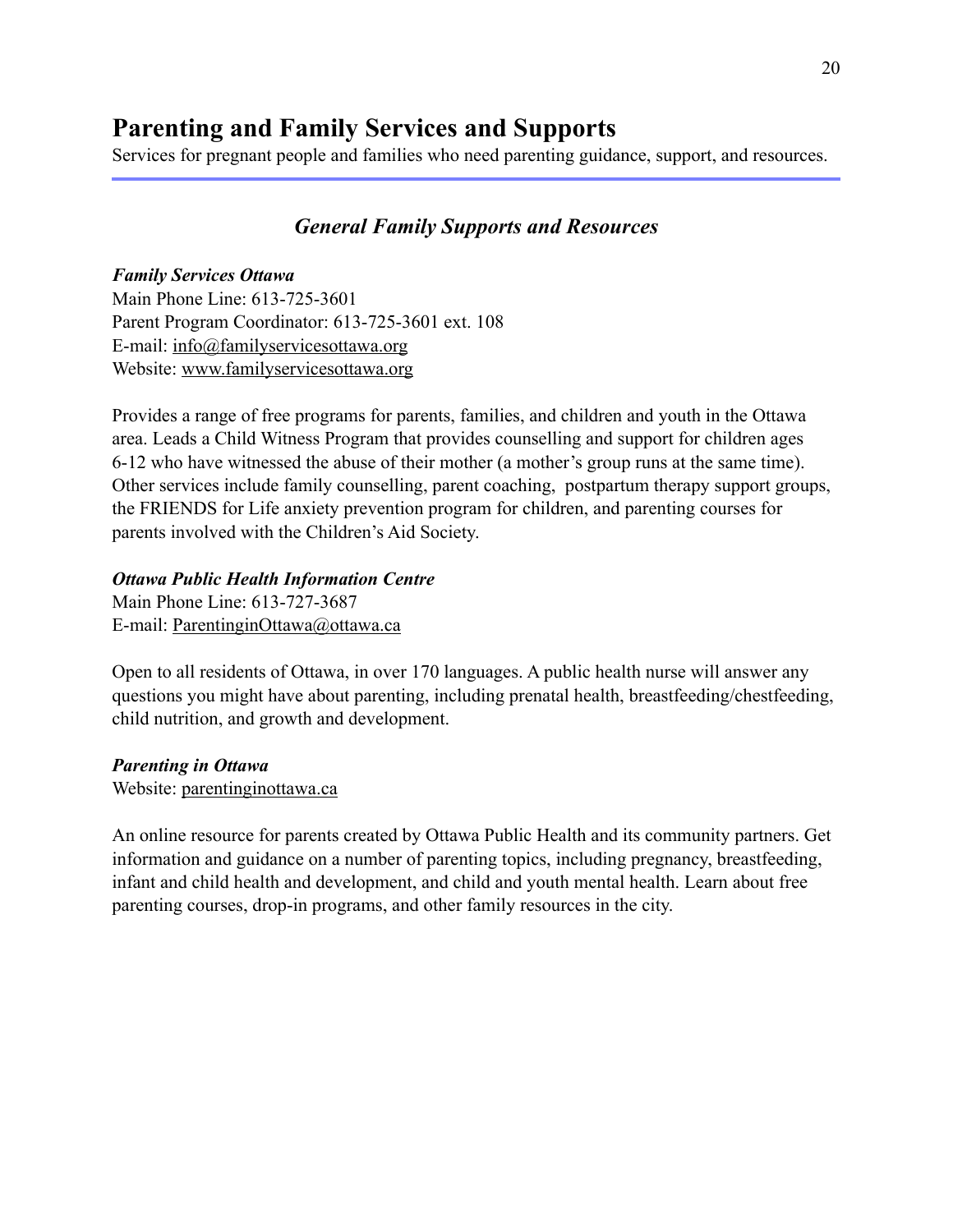### *Parent Resource Centre (PRC)*

Main Phone Line: 613-565-2467 Parent Support Line: 613-565-2467 ext. 2 Family Resilience Program Line: 613-565-2467 ext. 3 E-mail: [information@parentresource.ca](mailto:information@parentresource.ca)  Website: [www.parentresource.ca](http://www.parentresource.ca)

Offers free parenting support programs for Ottawa families with children 0-18-years-old. The PRC's Family Resilience Program provides trauma-informed, in-home and group services for families facing financial barriers to building supportive home environments for themselves and their children. Other services include playgroups, an emergency baby cupboard program, and the *GoFamily! Map*, an interactive map that provides contact information for all of the free and low-cost family and child resources in Ottawa.

#### *Regroupement Ethnoculturel des Parents Francophones de L'Ontario*

Main Phone Line: 613-741-9441 Website: [www.repfo.ca](http://www.repfo.ca) 

Provides culturally specific supports and resource referrals for Black francophone parents and their children who are living in Ottawa.

### *Somerset West Community Health Centre*

Main Phone Line: 613-402-2499 Website: [www.swchc.on.ca](http://www.swchc.on.ca)

Provides prenatal support, child and family playgroups, primary healthcare, and general parenting supports to residents of the Somerset West area (this includes residents of Harmony House).

# *Babies and Early Years Supports*

# *Baby Help-Line*

Main Phone Line: 613-580-2424 ext. 23774

Offered by Ottawa Public Health. Speak directly with a public health nurse or lactation consultant about your baby's health. Available from 9 am - 3 pm, seven days a week.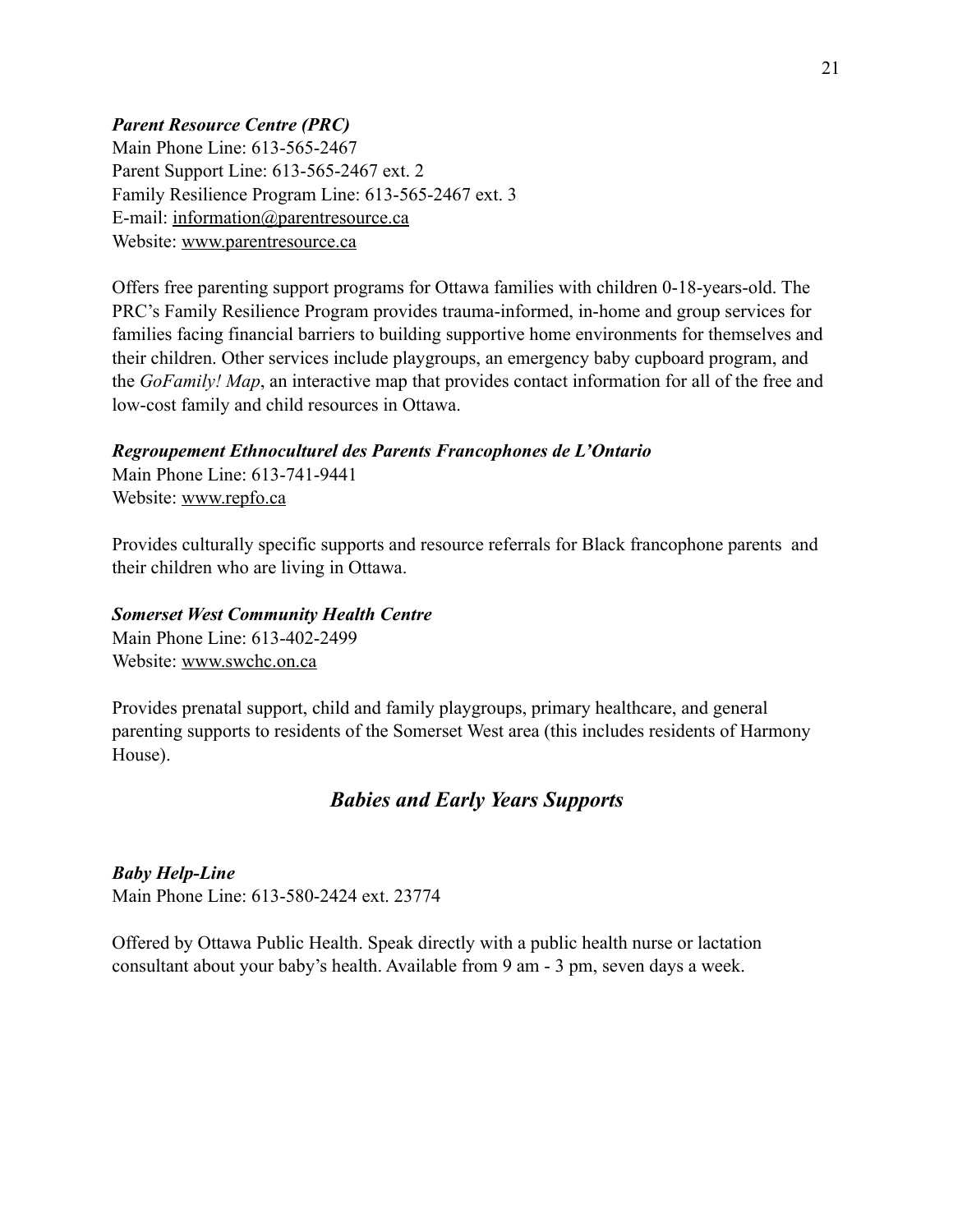### *Healthy Babies, Healthy Children*

Main phone line: 613-727-3687 E-mail: [ParentinginOttawa@ottawa.ca](mailto:ParentinginOttawa@ottawa.ca)  Website: [www.parentinginottawa.ca](https://www.parentinginottawa.ca/en/Home-Visits.aspx)

A free home-visit service offered through Ottawa Public Health, for expecting parents and parents of children from birth to four-years-old. Offered in the language of your choice. Get inhome support from a public health nurse, who can help you assess your family's health, your child's growth and development, and mental health and parenting challenges. The public health nurse can also connect you with other members of their health team and refer you to communitybased support services in your area.

#### *Mothercraft Ottawa*

Main Phone Line: 613-728-1839 Birth and Parent Companion Program E-mail: [bpcp@mothercraft.com](mailto:bpcp@mothercraft.com)  Website: [www.mothercraft.com](http://www.mothercraft.com)

Offers a free *Birth and Parent Companion Program* (BPCP) that matches expecting and new parents with a trained volunteer companion who provides one-on-one prenatal, labour/delivery, postnatal and parenting support. Also offers free postpartum support drop-ins where new parents can share their post-birth struggles with each other and learn new coping strategies in a nonjudgemental environment.

# *Family Healthcare and Mental Health Supports*

### *Children's Hospital of Eastern Ontario*  Main Phone Line: 613-737-7600 Website: [www.cheo.on.ca](http://www.cheo.on.ca)

Provides emergency, acute, and chronic pediatric health care for children and youth facing a variety of health challenges, including developmental and behavioural challenges. Also provides in-hospital and community-based mental health programs for children and youth.

# *Crossroads Children's Mental Health Centre*

Main Phone Line: 613-723-1623 Email: [info@crossroadschildren.ca](mailto:info@crossroadschildren.ca) Website: [www.crossroadschildren.ca](http://www.crossroadschildren.ca) 

Provides a range of trauma-informed mental health services for families with children under the age of 12. Services include a walk-in clinic, in-home and school-based treatment, and a Wraparound program that helps you build a team of supports for you and your family. A crisis line is available 24/7 for both youth and people who support youth.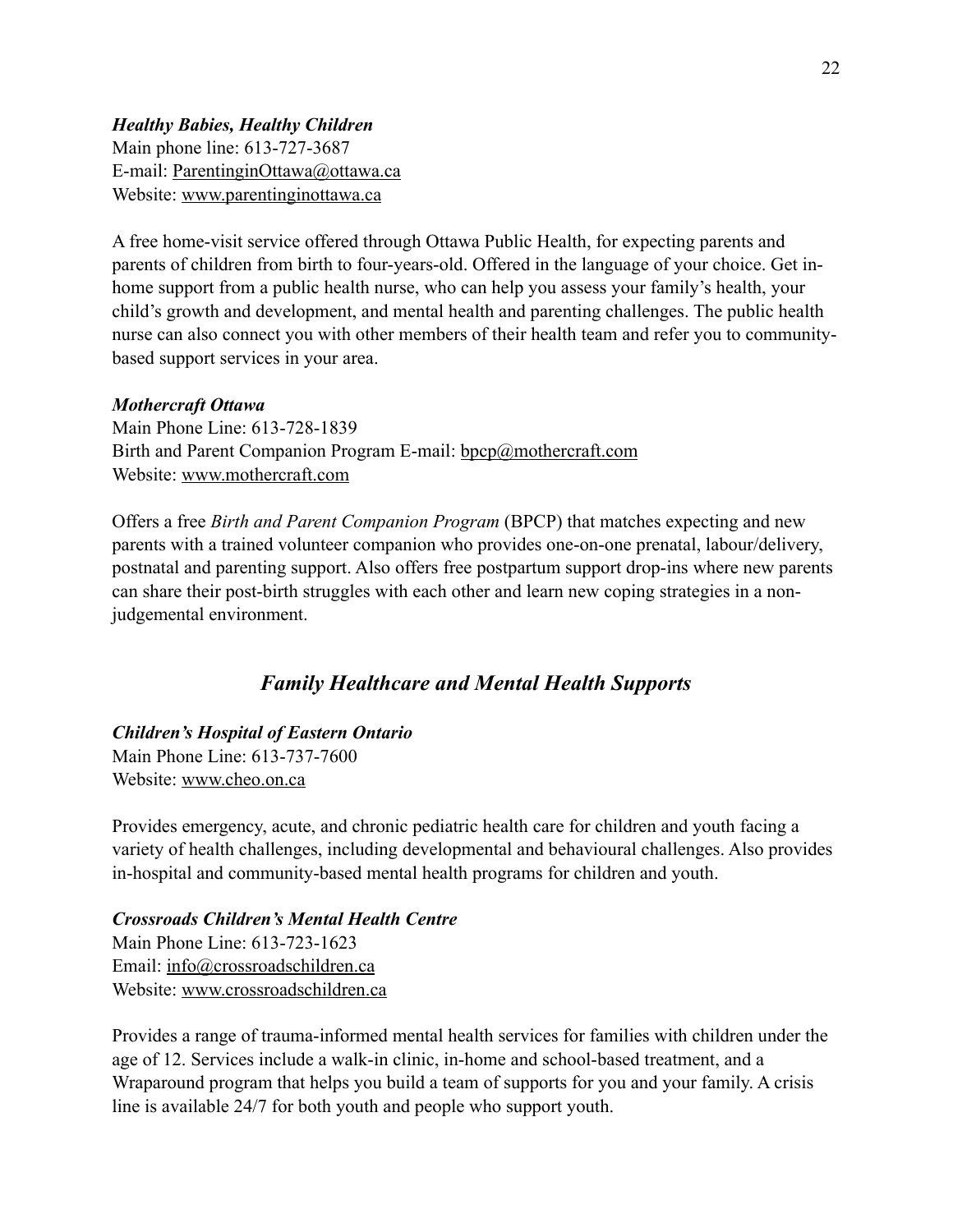#### *Parents Lifeline of Eastern Ontario (PLEO)*

Main Phone Line: 613-321-3211 Website: [www.pleo.on.ca](http://www.pleo.on.ca)

Provides free *Family Peer Support* for parents whose children (up to age 25) are facing mental health and addictions challenges. Family peer support can occur on the phone, online, or inperson in one-on-one or group settings at specific locations across the city.

#### *Youth Services Bureau*

Main Phone Line: 613-562-3004 Crisis Line: 613-260-2360 E-mail: [info@ysb.ca](mailto:info@ysb.ca)  Web Chat: [www.chat.ysb.ca](http://www.chat.ysb.ca) Website: [www.ysb.ca](http://www.ysb.ca)

Provides a range of mental health and social services for youth and their families. Services for families with youth include a home-based intensive family support program, youth and family counselling, and a Wraparound program that can help you develop a team of support people for you, your family, and your child. Parents can receive short-term support on their own if their child is not willing to engage in counselling.

# *Services for Young Parents*

#### *Youville Centre*

*Main Phone Line: 613-231-5150 Intake: 613-864-6611 E-mail: [info@youvillecentre.org](mailto:info@youvillecentre.org) Website: [www.youvillecentre.org](http://www.youvillecentre.org)* 

Provides trauma-informed programs and education for young mothers and their children. Services include intensive treatment for mental health and addictions, attachment-based parenting programs, a child development program, and the M.F. McHugh Education Centre, which provides an accredited secondary school education for young mothers.

#### *St. Mary's Home*

Main Phone Line: 613-749-2491 E-mail: [info@stmaryshome.com](mailto:info@stmaryshome.com) Website: [www.stmaryshome.com](http://www.stmaryshome.com) 

Provides residential and outreach services for pregnant youth and young parents in Ottawa. Outreach services include child development programs, addictions and solutions-focused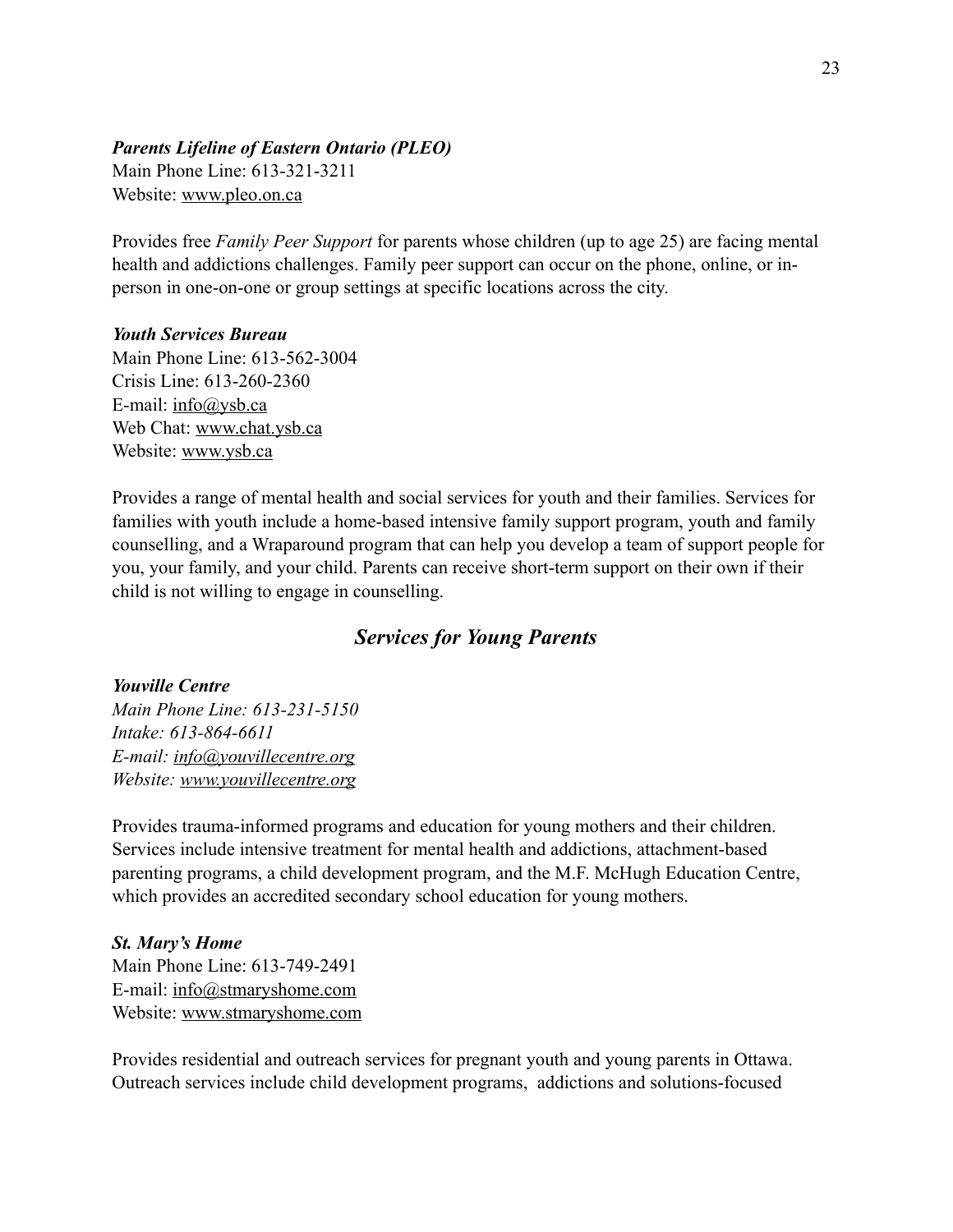counselling, infant and early mental health services, and programs that address attachment challenges between parents and their children.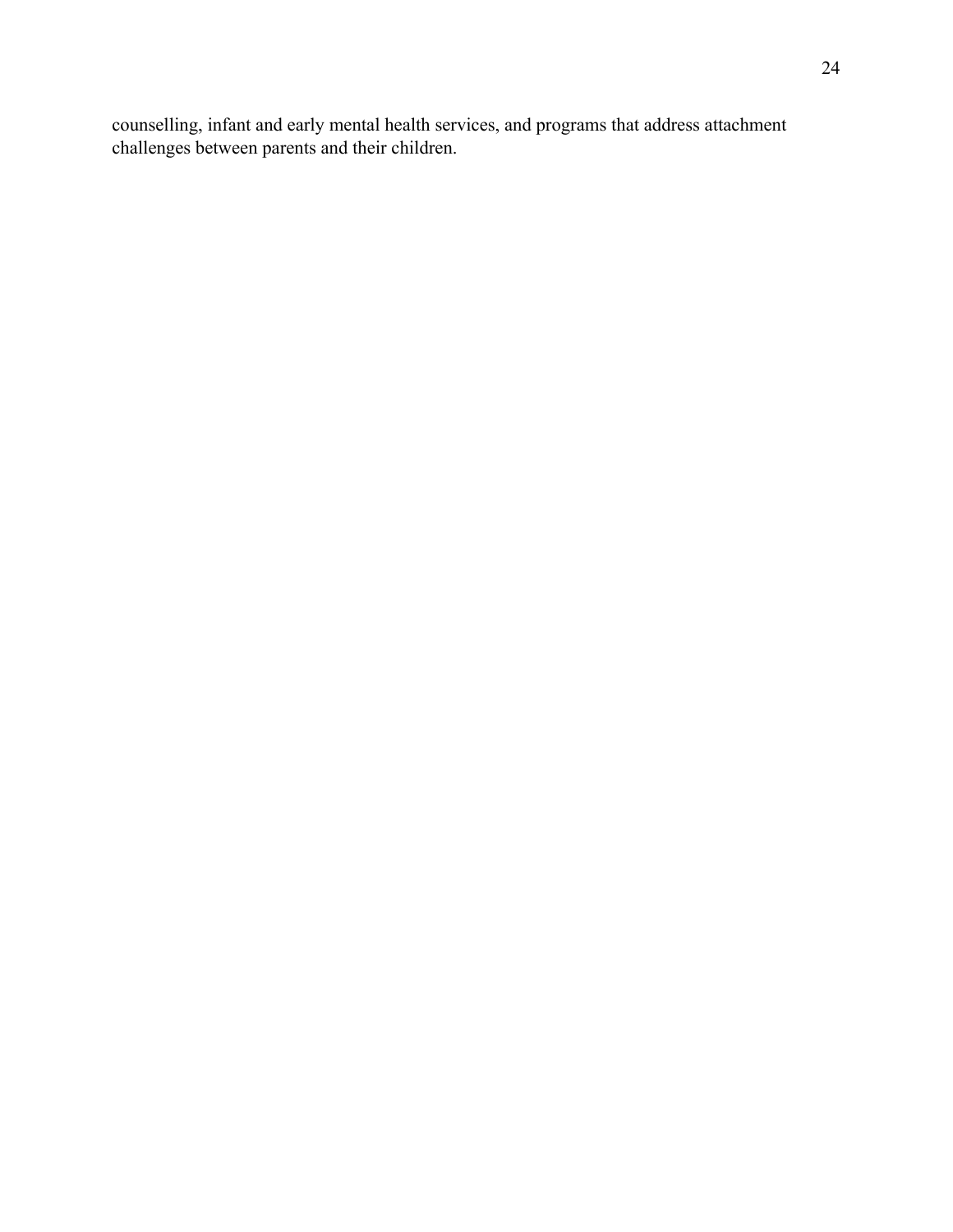# **Child and Youth Services and Supports**

Social, educational, and mental health services for children and youth.

#### *Big Brothers Big Sisters Ottawa*

Main Phone Line: 613-247-4776 E-mail: [enrol@bbbso.ca](mailto:enrol@bbbso.ca) Website: [www.bbbso.ca](http://www.bbbso.ca) Instagram: @bbbsottawa

Matches children and youth in the Ottawa area with mentors and role models who can help build skills, self-esteem, and community connection. Mentors go through an extensive screening and training process, and can meet children either in school or in the community.

#### *Boys and Girls Club of Ottawa*

Main Phone Line: 613-828-0428 Rochester Heights Clubhouse Line: 613-315-2786 Website: [www.bgcottawa.org](http://www.bgcottawa.org) Instagram: @bgcottawa

Provides free after-school, evening, and weekend sports and recreation opportunities for children and youth. For Harmony House residents, the closest Boys and Girls Club location is the Rochester Heights Clubhouse (250 Cambridge Street North). For more information or to register your child, call the main phone line or the Rochester Heights Clubhouse phone line.

#### *The Door Youth Centre*

Main Phone Line: 613-237-3667 E-mail: [info@thedooryouthcentre.com](mailto:info@thedooryouthcentre.com) Website: [www.thedooryouthcentre.com](http://www.thedooryouthcentre.com)  Instagram: @thedooryouth613

A drop-in community centre for youth ages 12-18. Provides homework assistance and employment preparation opportunities, along with arts and recreation programming and physical/ mental health resources.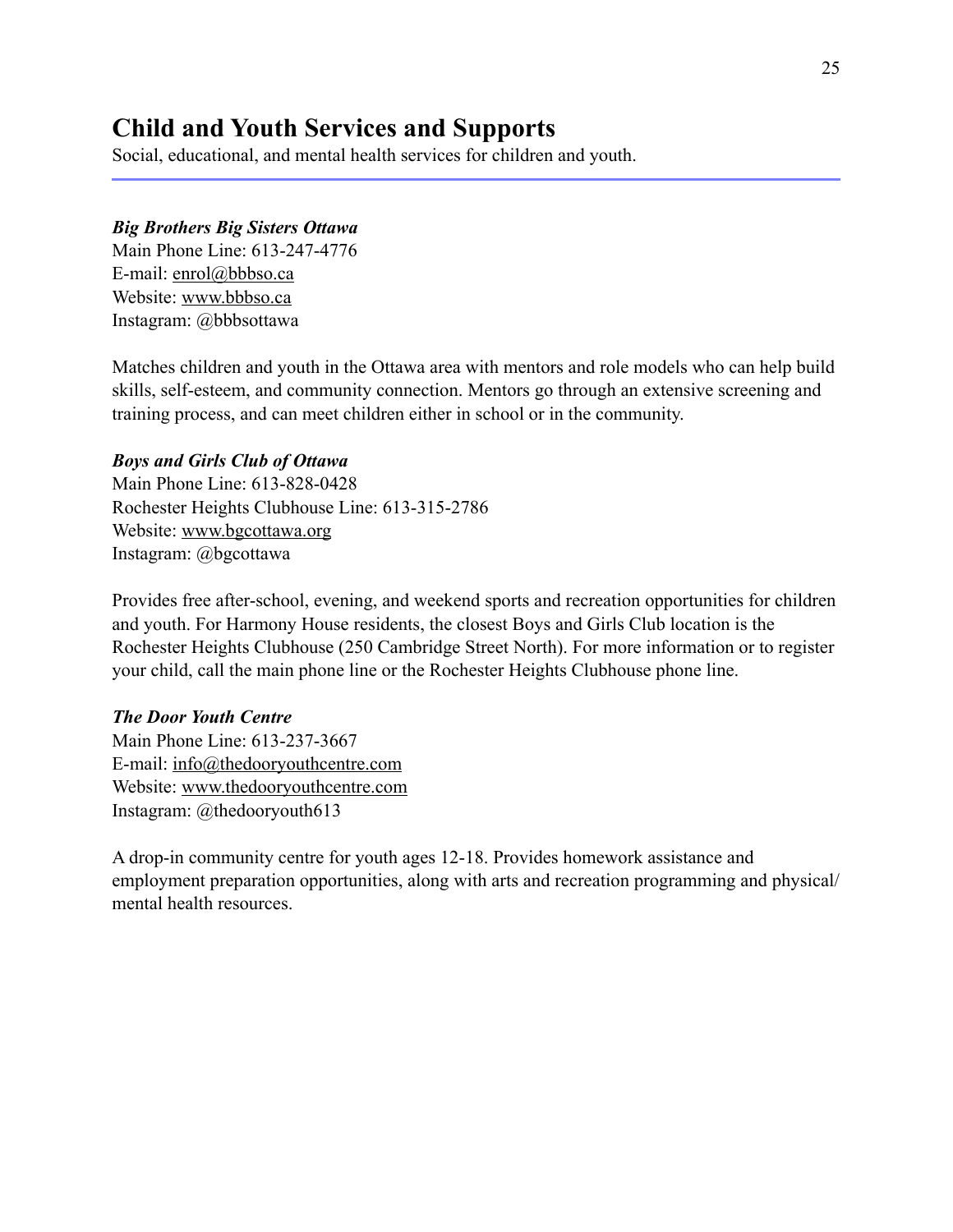#### *Kind\* Space*

Main Phone Line (text only): 613-902-7537 Website: [www.kindspace.ca](http://www.kindspace.ca)  Instagram: @kindspaceca

Providing peer support and mutual aid to all 2SLGBTQ+ folks in the Ottawa area. Includes peer groups for bisexual and pan folks, all trans and gender questioning people, people exploring polyamory, and those who are questioning or exploring their sexuality.

#### *Rochester Heights Community House*

Main Phone Line: 613-237-6529 E-mail: [cflores@swchc.on.ca](mailto:cflores@swchc.on.ca) Website: [www.swchc.on.ca](http://www.swchc.on.ca) 

Offered through Somerset West Community Health Centre. Provides a variety of after-school, recreational, and leadership programming for children, youth, and families living in the Somerset West catchment area.

#### *Youth Services Bureau*

Main Phone Line: 613-562-3004 Crisis Line: 613-260-2360 E-mail: [info@ysb.ca](mailto:info@ysb.ca)  Web Chat: [www.chat.ysb.ca](http://www.chat.ysb.ca) Website: [www.ysb.ca](http://www.ysb.ca) Instagram: @ysb.bsj

Provides a range of social and mental health services for youth ages 12-20 in the Ottawa area, including homeless youth and youth involved with the justice system.

# *Black, Indigenous, Newcomer, and Immigrant Youth Services*

#### *Jaku Konbit*

Main Office Line: 613-567-0600 Youth Outreach Worker Line (text or call): 613-252-4368 Website: [www.jakukonbit.com](http://www.jakukonbit.com)  Instagram: @jakukonbitottawa

 Provides outreach and counselling services, cultural programming, mentorship, and tutoring for youth of African and Caribbean descent. During the COVID-19 pandemic, Jaku Konbit is offering free online Black history classes every Saturday over Zoom. To find out more, visit their website.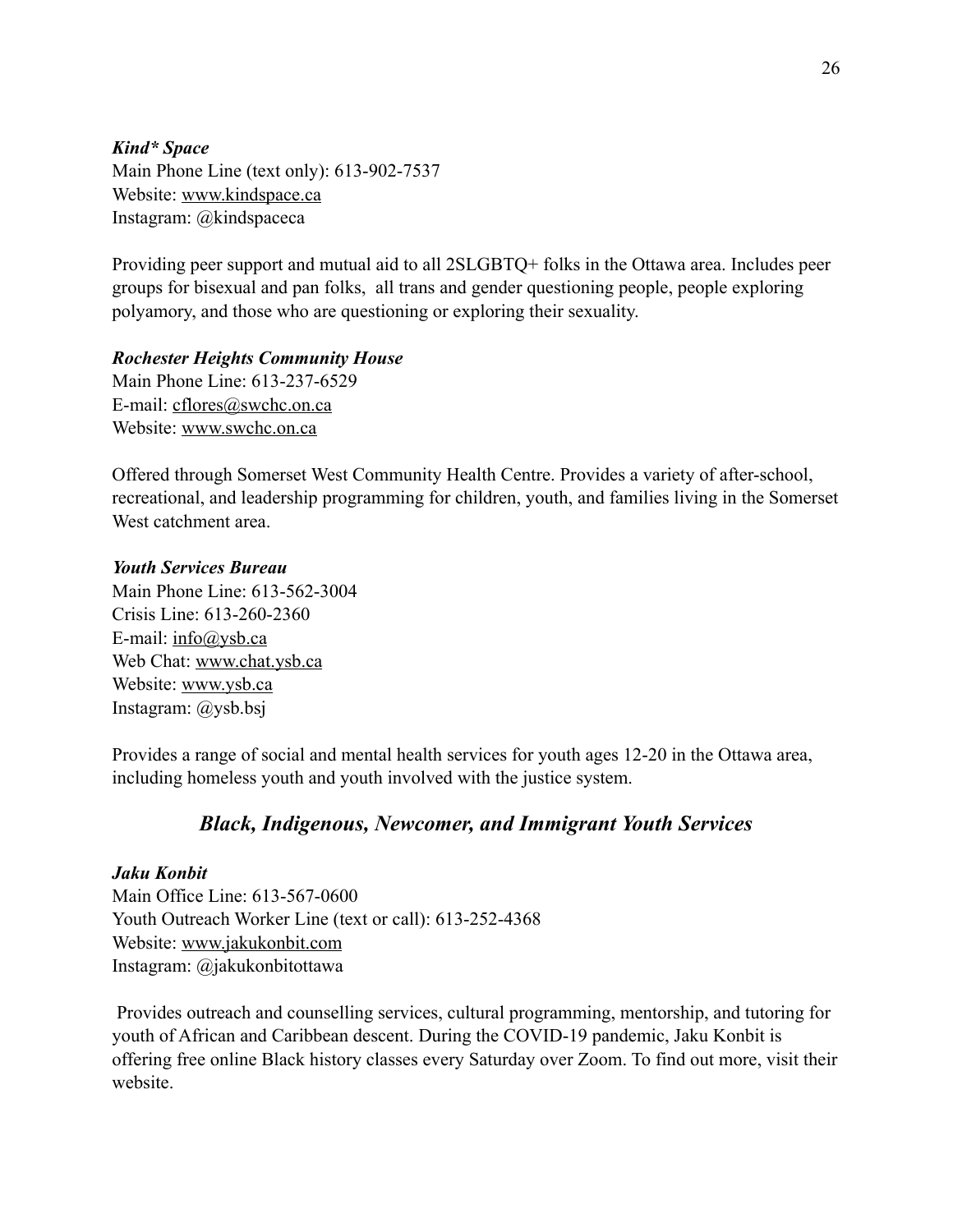#### *Ottawa Community Immigrant Services Organization*

Main Phone Line: 613-725-0202 Youth Program Line: 613-518-0680 ext. 110 Youth Program E-mail: [droman@ociso.org](mailto:droman@ociso.org) Website: [www.ociso.org](http://www.ociso.org) Instagram: @ocisoyouth

Provides programs and support for immigrant and newcomer youth, ages 13-24. Programs are led by youth and created to support them with their settlement and integration process.

#### *Somali Youth Support Project*

Main Phone Line: 613-820-4922 ext. 3431 E-mail: [m.osman@pqchc.com](mailto:m.osman@pqchc.com)

Run through Pinecrest-Queensway Community Health Centre. Provides educational, cultural, and recreational opportunities and for Somali youth and their families. Some of the programs offered include literacy programming, leadership and life skills training, recreational drop-ins, and community celebrations.

#### *Somali Centre for Family Services*

Main Phone Line: 613-526-2075 General E-mail: [info@scfsottawa.org](mailto:info@scfsottawa.org) Youth Counselling E-mail: acacia\_youth@scfsottawa.org Website: [www.scfsottawa.porg](http://www.scfsottawa.porg) Instagram: @acaciayouth

Provides recreation, peer support, employment, and leadership opportunities for Somali youth in Ottawa. Offers a variety of summer camps, community outings, and workshops for youth. Youth are able to get involved with the annual SOMFEST, a yearly celebration of Somali culture. Also offers mental health workshops and short-term counselling for Black youth ages 12-29. For upto-date information about youth mental health workshops and counselling, send a message to the youth counselling e-mail, or check out their Instagram.

#### *Catholic Centre for Immigrants (CCI) Ottawa*

Main Phone Line: 613-232-9634 Youth Program E-mail: behnaz@cciottawa.ca Website: [www.cciottawa.ca](http://www.cciottawa.ca) Instagram: @cciottawayouth

Offers educational, recreational, arts-based and life skills programming for newcomer and immigrant youth. For up-to-date information about the youth program, e-mail the youth program coordinator (above), or check out their calendar of events on Instagram.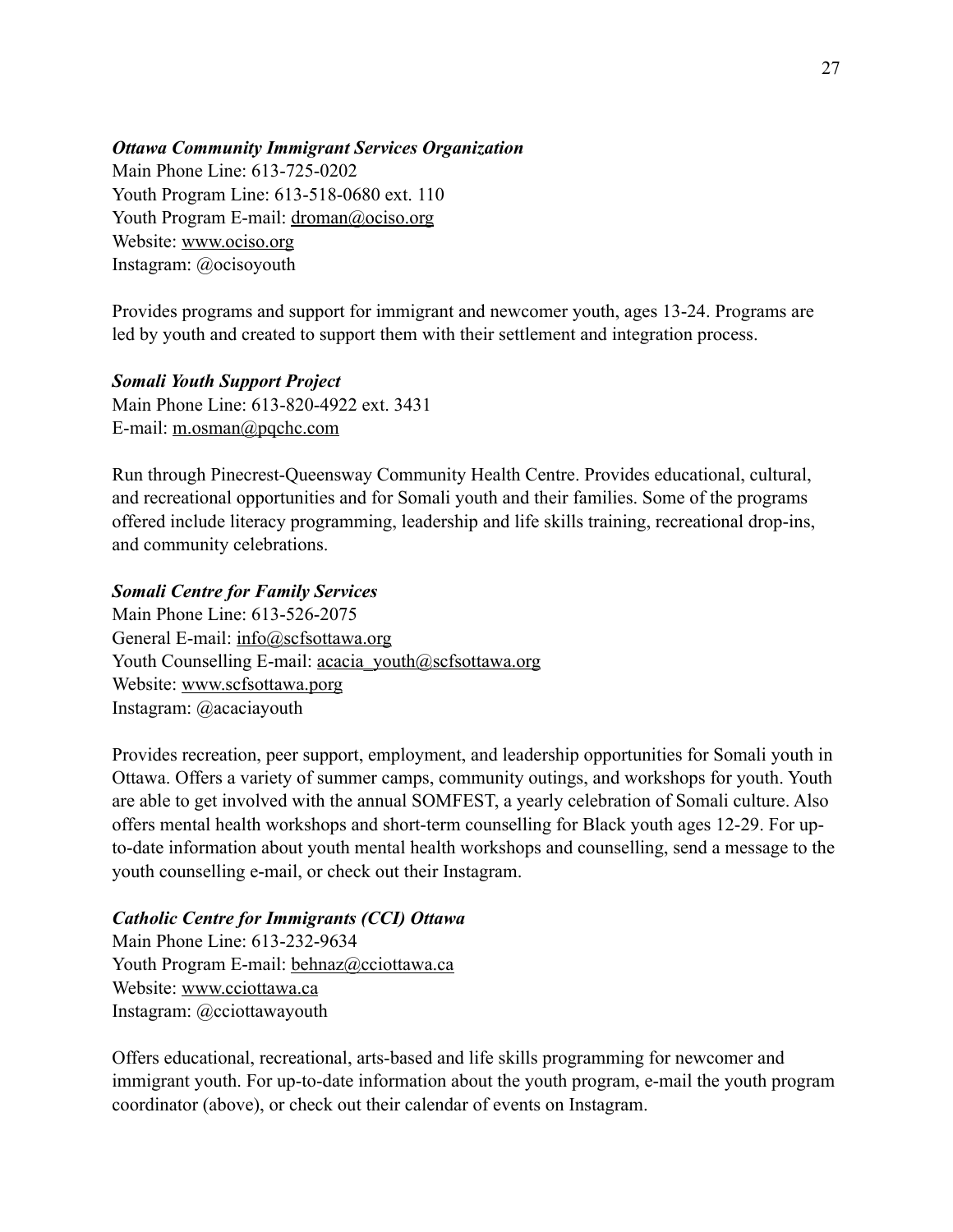#### *Wabano Centre for Aboriginal Health*

Main Phone Line: 613-748-0657 Main E-mail: [info@wabano.com](mailto:info@wabano.com)  Website: [www.wabano.com](http://www.wabano.com) Instagram: wabano\_youth

 Provides a range of community-based cultural programming and mental wellness services for Indigenous youth ages 13-29 living in Ottawa. Offers specific programs for Indigenous youth in conflict with the law and youth aging out of foster care. These programs are focused on building networks of care around youth in order to support their growth and development. Wabano's Aboriginal School Liaison program also provides in-school cultural support and advocacy for Indigenous students (kindergarten to grade 12) in the Ottawa-Carleton District School Board.

#### *Inuuqatigiit Centre for Inuit Children, Youth, and Families*

Main Phone Line: 613-746-5400 Youth Programming Phone Line: 613-746-5400 ext. 223 Website: [www.inuuqatigiit.ca](http://www.inuuqatigiit.ca) Instagram: @inuuqatigiit

Offers drop-in programming, peer mentoring, and educational and employment supports for Inuit youth ages 13-24 in the Ottawa area. Youth have opportunities to learn about and engage in Inuit cultural activities with elders and cultural leaders, both by themselves and with their families. Older youth benefit from employment readiness programs and higher education supports. Inuuqatigiit Centre also runs the Wasa-Nabin Urban Aboriginal program, which provides culturally appropriate supports and resources for at-risk Indigenous youth ages 13-18.

#### *Odawa Native Friendship Centre*

Main Phone Line: 613-722-3811 E-mail: [info@odawa.on.ca](mailto:info@odawa.on.ca) Website: [www.odawa.on.ca](http://www.odawa.on.ca)  Instagram: @odawa\_nfc

Offers a variety of cultural and recreational programming for Indigenous peoples of all ages living in the Ottawa area. Youth-specific programming includes the Wasa-Nabin Urban Aboriginal Youth program and the Urban Aboriginal Alternative High School program, which aim to provide training, supports, and tools for at-risk Indigenous youth ages 13-19.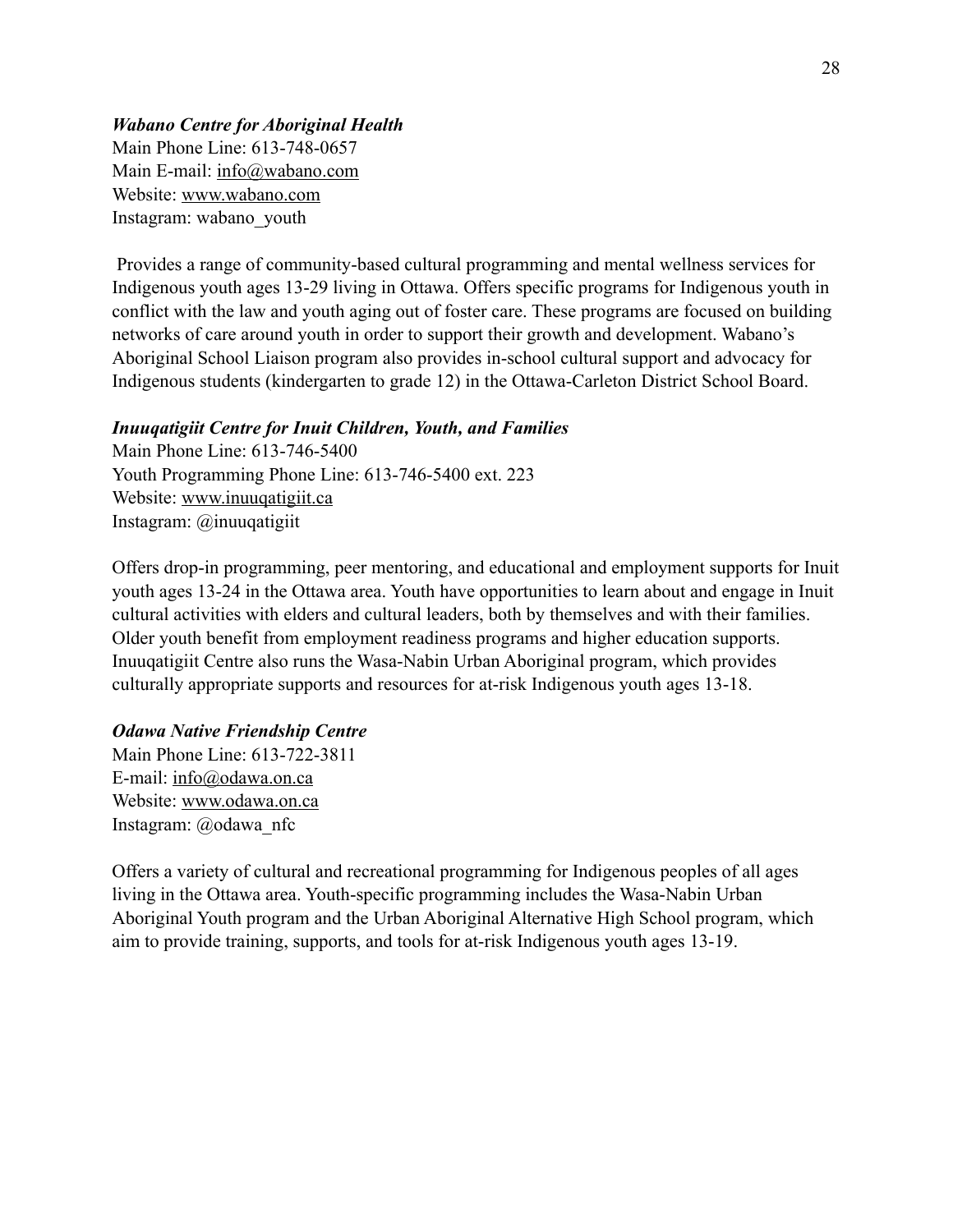#### *Minwaashin Lodge*

*Main Office Line: 613-741-5590 Crisis Line: 613-789-9433 [youth@minlodge.com](mailto:youth@minlodge.com)*  Instagram: @minwaashinlodge

Offers the Spirit Movers and Fire Keepers program, which connects Indigenous youth with each other and with their cultural heritage. Provides support and advocacy for youth, and helps them heal their relationships with their family of origin and/or extended family (if this is something they want). Provides outreach to incarcerated Indigenous youth by developing friendships and offering Indigenous teachings and ceremonies.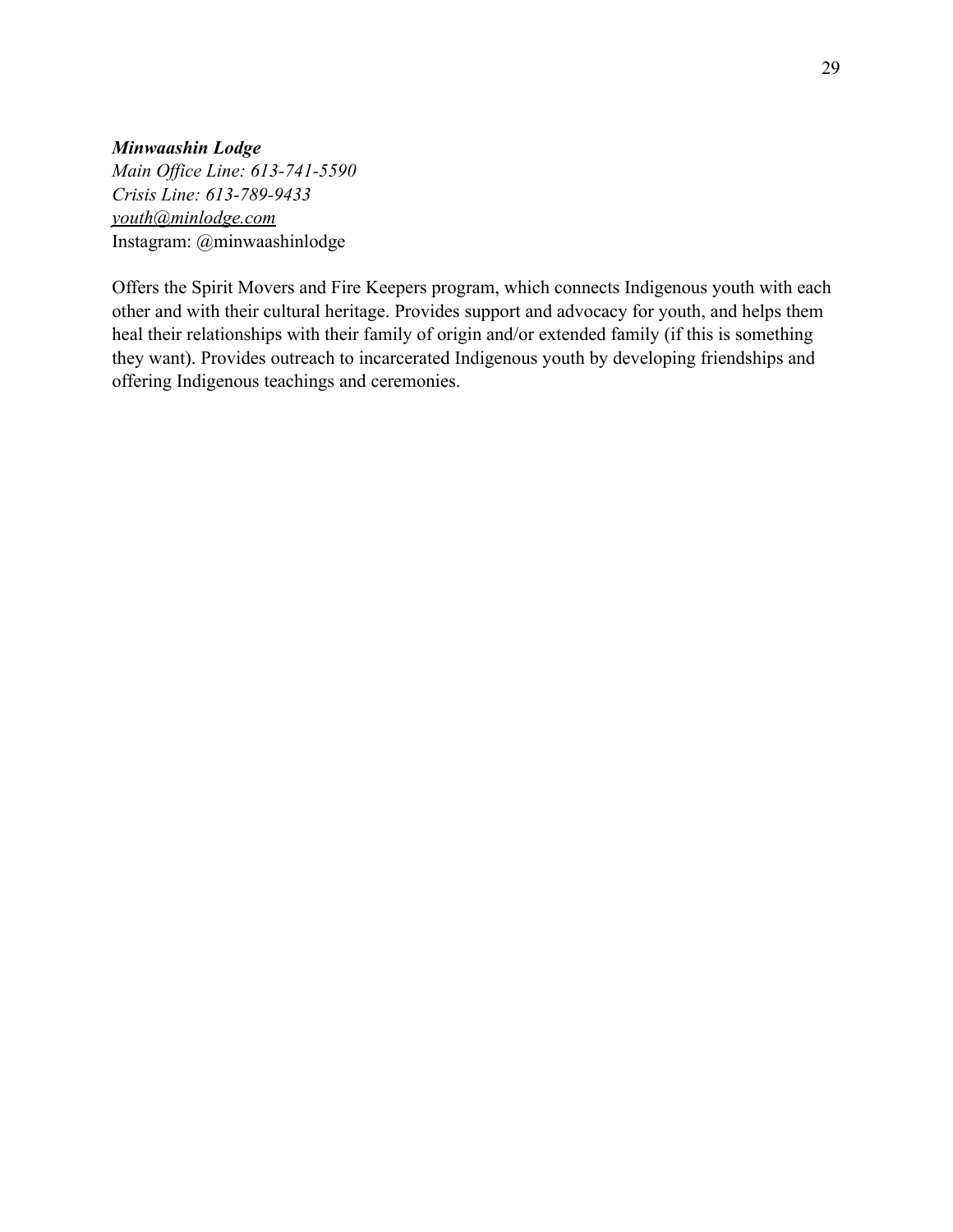# **Disability Services and Supports**

Social, practical, and financial services for adults and children with disabilities.

#### *Assistance for Children with Severe Disabilities*

Service Coordination Support Line: 613-748-1788 Service Coordination Support Website: [www.scsonline.ca](http://www.scsonline.ca) Ministry Website: [www.children.gov.on.ca](http://www.children.gov.on.ca)

Provides financial help to low- and modest income families who need support covering the extra costs associated with raising a child with a severe disability. This program is provided through the Ontario Ministry of Children, Community and Social Services (MCCSS).

Families must apply for the program online through MCCSS. If you want to learn more or need support filling out the application, you can call the Ottawa Service Coordination Support office.

#### **Champlain Community Support Network**

Website: [www.communitysupport.covidresponse.ca](http://www.communitysupport.covidresponse.ca) 

Provides up-to-date information about services available to adults living with disabilities. Connect with a range of supports, including meal and grocery deliveries, transportation, safety check-ins, social programs.

#### **Developmental Services Ontario (Eastern Region)**

Main Phone Line: 613-748-1788 Website: [www.scsonline.ca](http://www.scsonline.ca)

Connects adults living with developmental disabilities with government-funded developmental services. Anyone living with a developmental disability who is 18-years-old or older may apply.

#### *LiveWorkPlay*

Employment Support Line: 613-702-0324 Community Connector Line: 613-702-0330 Website: [www.liveworkplay.ca](http://www.liveworkplay.ca)

Provides direct employment, systems navigation, and supportive living services for adults living with intellectual disabilities, autism, and dual diagnoses.

#### *Ontario Autism Program*

Service Coordination Support Line: 613-748-1788 Service Coordination Support Website: [www.scsonline.ca](http://www.scsonline.ca) Ministry Website: [www.ontario.ca/page/autism-ontario](http://www.ontario.ca/page/autism-ontario)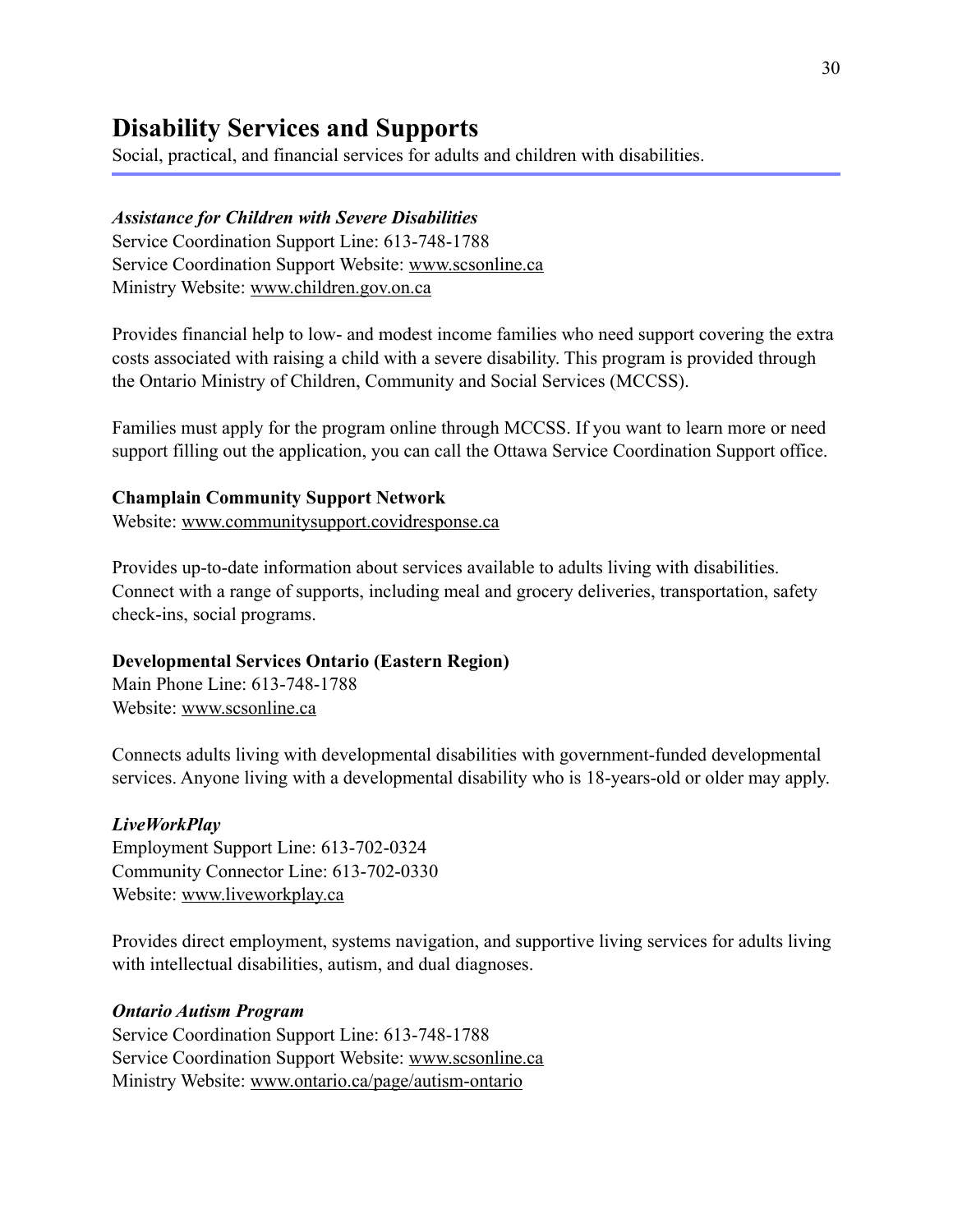Provides financial assistance for families to purchase services and supports for their children living with Autism Spectrum Disorder. This program is provided through the Ontario Ministry of Children, Community and Social Services (MCCSS).

Families must apply for the program through the MCCSS. If you want to learn more or need support filling out the application, you can call the Ottawa Service Coordination Support office. *Service Coordination Support* 

Main Phone Line: 613-748-1788 Website: [www.scsonline.ca](http://www.scsonline.ca)

Provides case management support, service planning, and resource referrals for adults and children living with developmental disabilities and autism spectrum disorder. Service Coordination Support is the first point of contact if you are looking for community supports for yourself or someone in your family. SCS can also help you fill out your application for Development Services Ontario support.

# *Special Services At Home*

Service Coordination Support Line: 613-748-1788 Website: [www.scsonline.ca](http://www.scsonline.ca) Ministry Website: [www.children.gov.on.ca](http://www.children.gov.on.ca)

Helps families pay for special services in or outside the home as long as the child is not already receiving support from a residential program. Provided by the Ontario Ministry of Children, Community and Social Services (MCCSS).

Families must apply for the program online through MCCSS. If you want to learn more or need support in accessing and filling out the application, you can call the Ottawa Service Coordination Support line.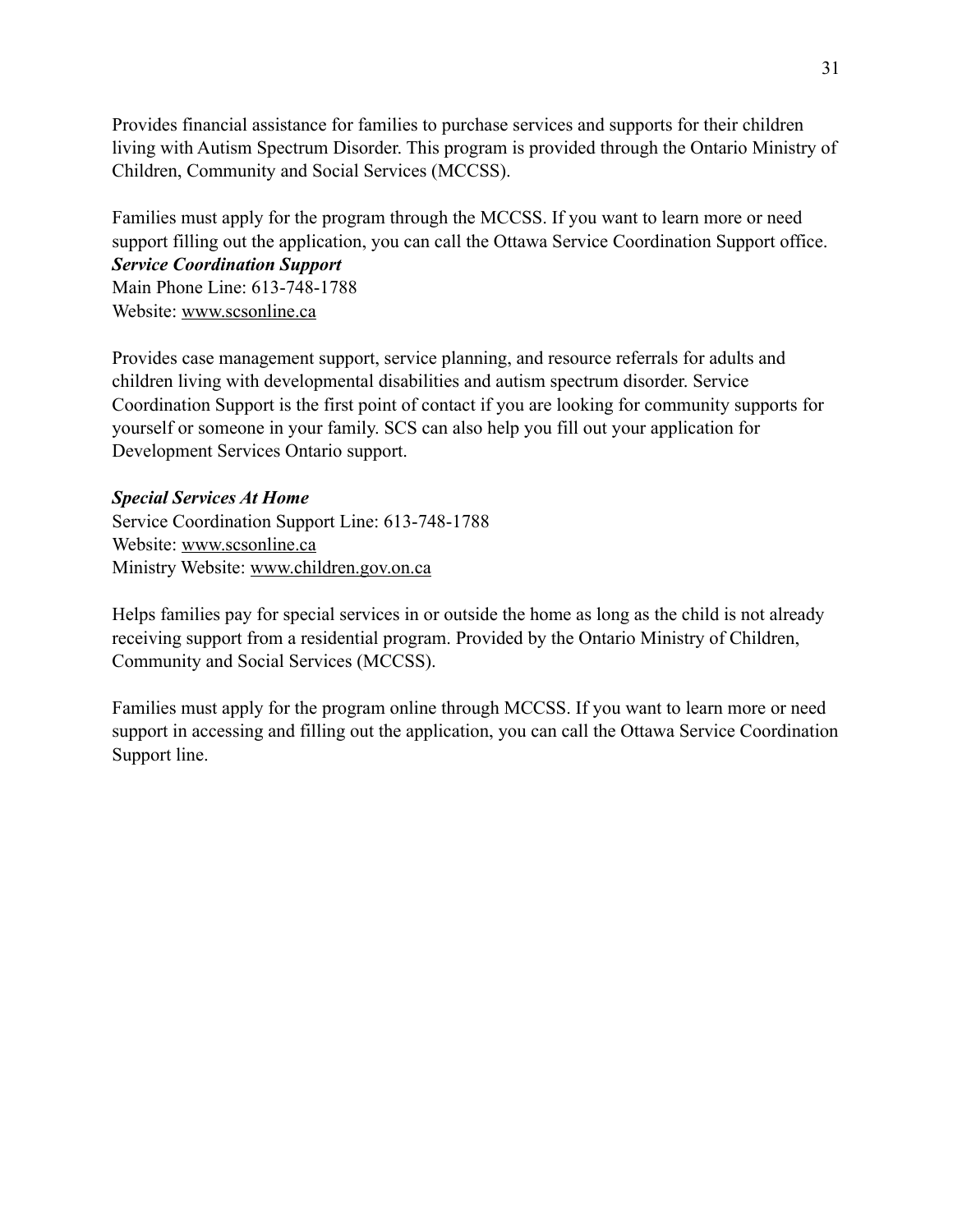# **Seniors Services and Supports**

Social, educational, financial, and practical resources for seniors in Ottawa.

#### *Champlain Community Support Network*

Website: [www.communitysupport.covidresponse.ca](http://www.communitysupport.covidresponse.ca) 

Provides up-to-date information about services available to seniors and adults living with disabilities. Connect with a range of supports, including meal and grocery deliveries, transportation, safety check-ins, social programs.

*A Friendly Voice*  Main Phone Line: 613-692-9992 Website: [www.afriendlyvoice.ca](http://www.afriendlyvoice.ca) 

Provides conversation and resource referrals for seniors who are feeling isolated and would like support in getting connected with their community.

#### *Jaku Konbit*

Main Phone Line: 613-567-0600 E-mail: [admin@jakukonbit.ca](mailto:admin@jakukonbit.ca)

A COVID-19 initiative that provides opportunities for Black seniors in the Ottawa area to connect with others and to engage in virtual and over-the-phone recreational activities. Regular wellness check-ins are available, as well as a meal initiative that provides free, culturally sensitive and diverse weekly meals.

# *Good Companions Seniors' Centre*

Main Phone Line: 613-236-0428 Website: [www.thegoodcompanions.ca](http://www.thegoodcompanions.ca) E-mail: [info@thegoodcompanions.ca](mailto:info@thegoodcompanions.ca)

Provides older adults in the Ottawa area with opportunities to participate in recreational, social, educational, and volunteer activities, and connects residents with social and health resources in the community.

#### *Old Age Security Program Toolkit*

English: [www.canada.ca/en/employment-social-development/programs/old-age-security/reports](http://www.canada.ca/en/employment-social-development/programs/old-age-security/reports) Français: [www.canada.ca/fr/emploi-developpement-social/programmes/securite-vieillesse/](http://www.canada.ca/fr/emploi-developpement-social/programmes/securite-vieillesse/rapports) [rapports](http://www.canada.ca/fr/emploi-developpement-social/programmes/securite-vieillesse/rapports)

A downloadable guide to Old Age Security benefits for Canadian citizens who are 65-years-old and above.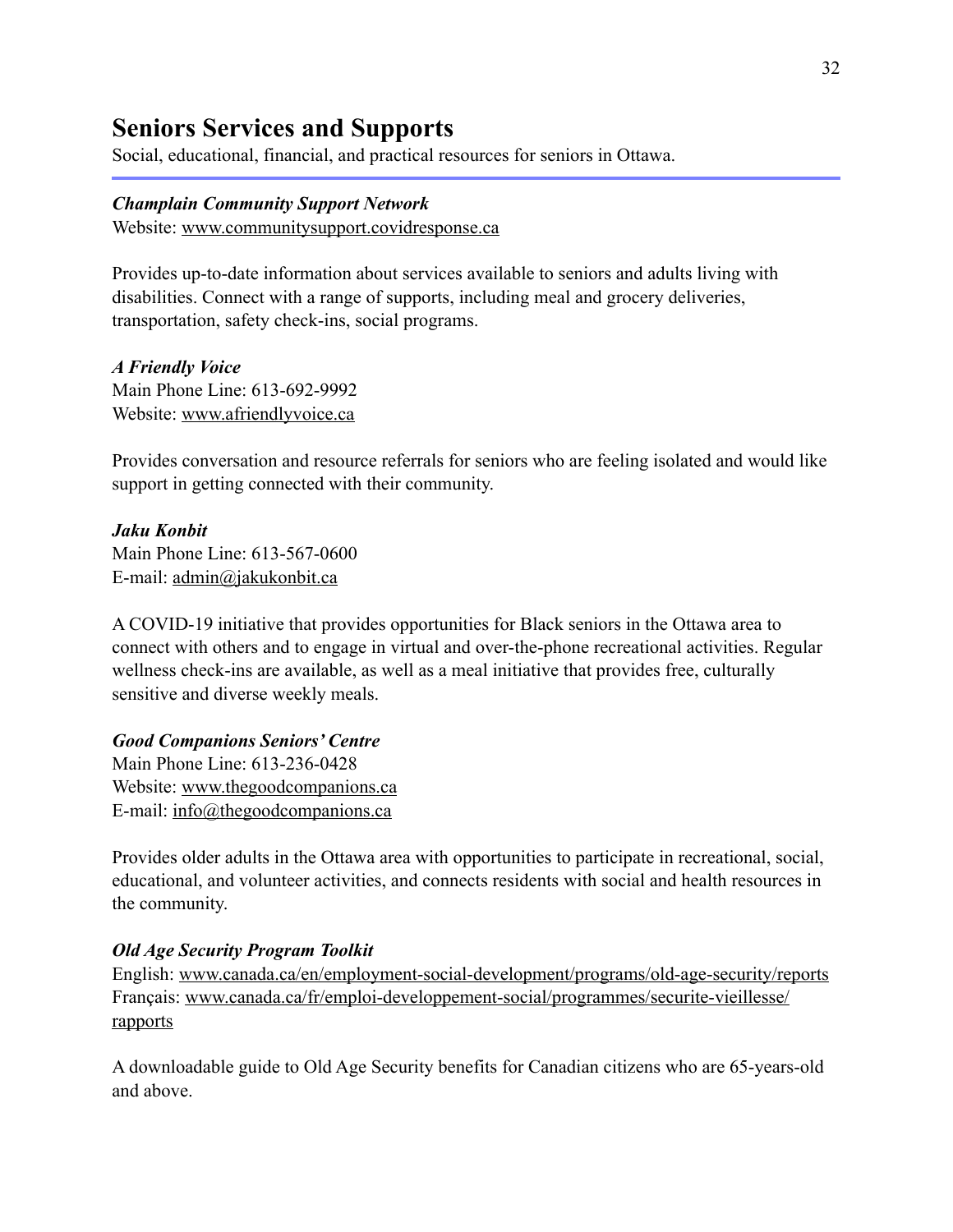# *Somerset West Community Health Centre*

Main Phone Line: 613-238-8210 Website: [www.swchc.on.ca](http://www.swchc.on.ca)

Provides primary healthcare and recreational opportunities for seniors living in the Somerset West catchment area of Ottawa (this includes residents of Harmony House).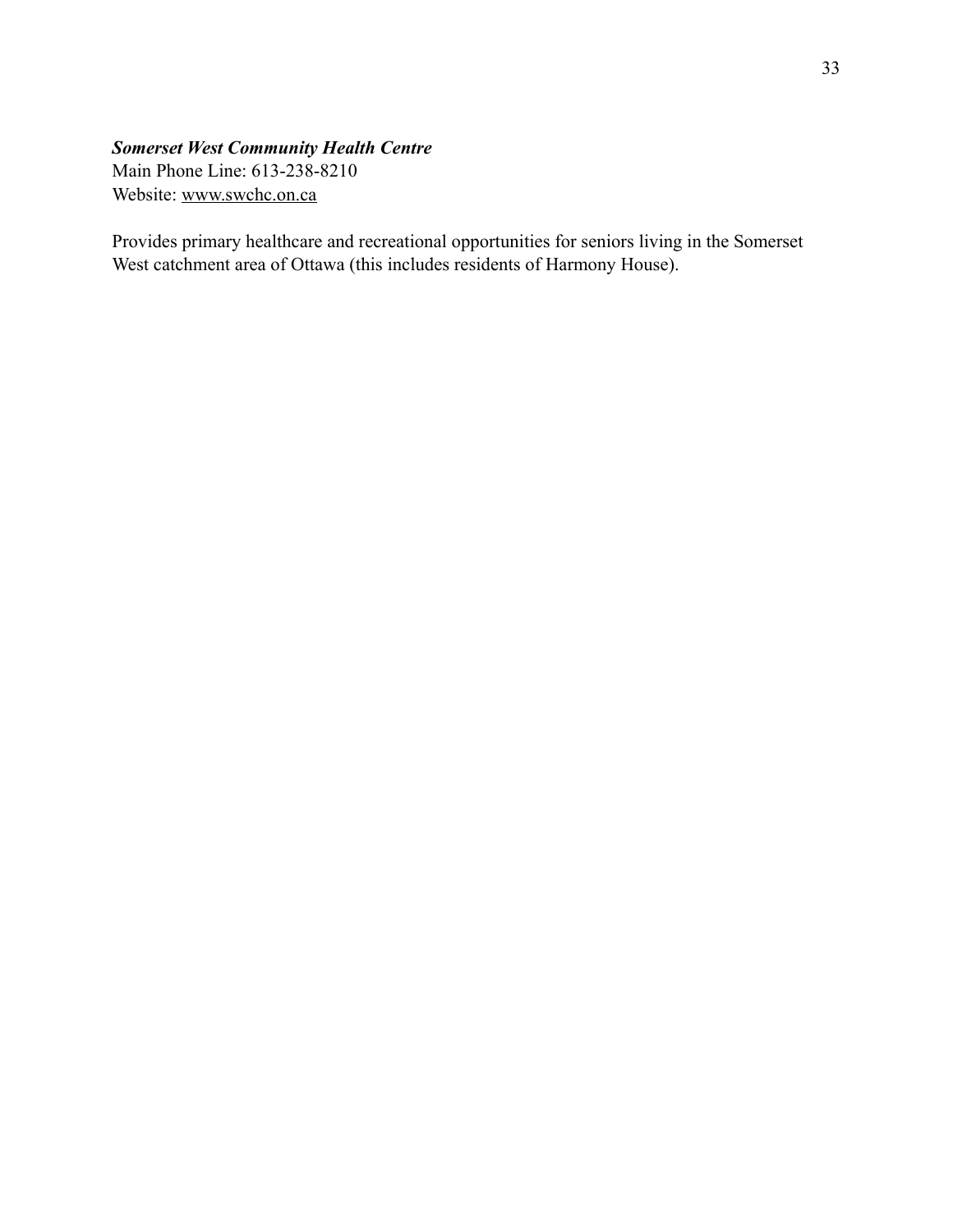# **Financial Services and Supports**

Services and programs that provide direct income support, tax credits, and other forms of financial assistance to low-income individuals and families.

# *Income and Financial Assistance Programs*

*Ontario Works*  Main Phone Line: 3-1-1 or 613-580-2400 Website: [www.mcss.gov.on.ca/en/mcss/programs/social/ow](http://www.mcss.gov.on.ca/en/mcss/programs/social/ow) 

Offered through the Ontario Ministry of Children, Community and Social Services. Provides financial and employment assistance to residents of Ontario who need support meeting their basic living expenses. OW recipients also receive a number of health benefits, including prescription drug coverage as well as dental and vision care benefits. OW recipients who return to work can also receive a child care start-up benefit that provides 1 month of child care posts.

 OW applicants are required to participate in an income and assets assessment with an OW worker in order to demonstrate their financial need.

#### *Ontario Disability Support Program*

Local Office Phone: 613-234-1188 Website: [www.mcss.gov.on.ca/en/mcss/programs/social/odsp](http://www.mcss.gov.on.ca/en/mcss/programs/social/odsp)

Offered through the Ontario Ministry of Children, Community and Social Services. Provides financial, employment, and benefit assistance to residents of Ontario who are living with disabilities and need support meeting their basic living expenses. ODSP recipients also receive a number of health benefits, including prescription drug coverage as well as dental and vision care benefits. Supports are also available to help cover the costs of assistive devices.

ODSP applicants are required to participate in an income and assets assessment with an OW worker in order to demonstrate their financial need. Applicants are also required to work with a healthcare provider to fill out and submit disability assessment forms. This assessment process can be lengthy. Those who need immediate financial assistance are encouraged to apply to Ontario Works first and then transition to ODSP when the assessment process is complete.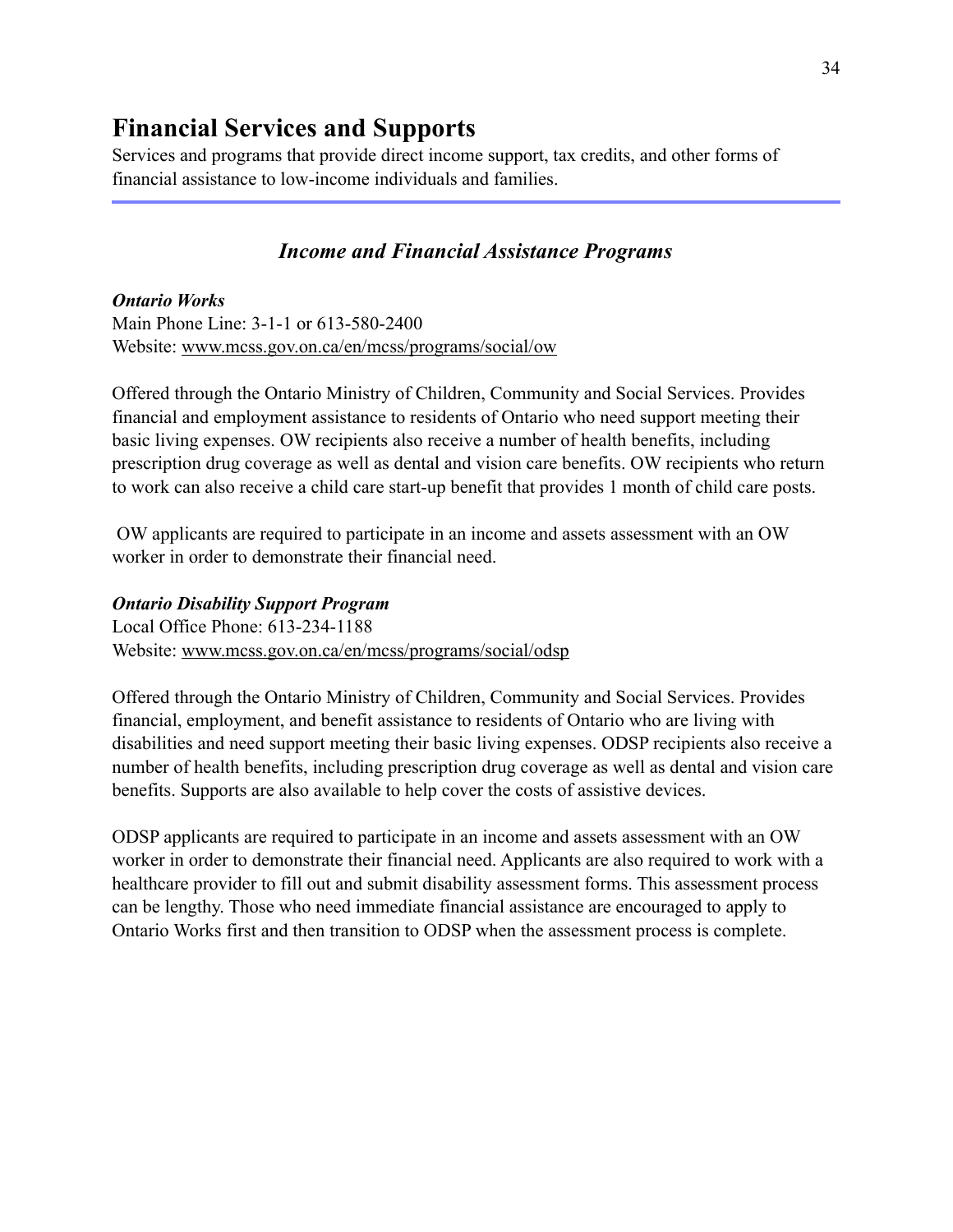# *Canada Pension Plan Disability Benefits*

Main Phone Line: 1-800-277-9914 Website: [www.canada.ca/en/services/benefits](http://www.canada.ca/en/services/benefits) 

Financial support for those who have made contributions to the Canada Pension Plan in four of the last six years and can no longer work due to a severe and prolonged mental or physical health condition. For more information on eligibility and how to apply, call Service Canada or visit the Government of Canada website to learn more. You are encouraged to reach out to Harmony House staff at any time for assistance with the application process.

#### *Essential Health and Social Supports (EHSS) Program*

Phone Line: 3-1-1 (press 4 for social services, then press 3 to apply) Website: [www.ottawa.ca](http://www.ottawa.ca) 

EHSS provides financial help for health-related items, such as prescription drugs, glasses, dental care, diabetic supplies, incontinence supplies, bathroom aids, respiratory supplies, and mobility devices. EHSS is available to low-income residents who are not on social assistance. If you are on social assistance, you may still be able to access EHSS if the health-related items you need are not covered by OW or ODSP.

#### *Ottawa Hand in Hand*

Main Phone Line: 3-1-1 E-mail: [123GO@ottawa.ca](mailto:123GO@ottawa.ca) Website: [www.ottawa.ca/en/recreation-and-parks/recreation-programs](http://www.ottawa.ca/en/recreation-and-parks/recreation-programs)

Provides financial assistance to help low-income residents and their children access City of Ottawa recreation and culture programs.Call the City of Ottawa to learn more about the program. You can also access an application online at the City of Ottawa website (above) and submit it at the recreation centre closest to you.

#### *Ontario Electricity Support Program*

Main Phone Line: 1-855-831-8151 E-mail: [help@ontarioelectricitysupport.ca](mailto:help@ontarioelectricitysupport.ca) Website: [www.ontarioelectricitysupport.ca](http://www.ontarioelectricitysupport.ca) 

Provides monthly on-bill credits to help reduce the cost of electricity bills for low-income residents of Ontario. To learn more and to submit your application, visit the Ontario Electricity Support website. For assistance with the application process, use the phone number or e-mail provided above.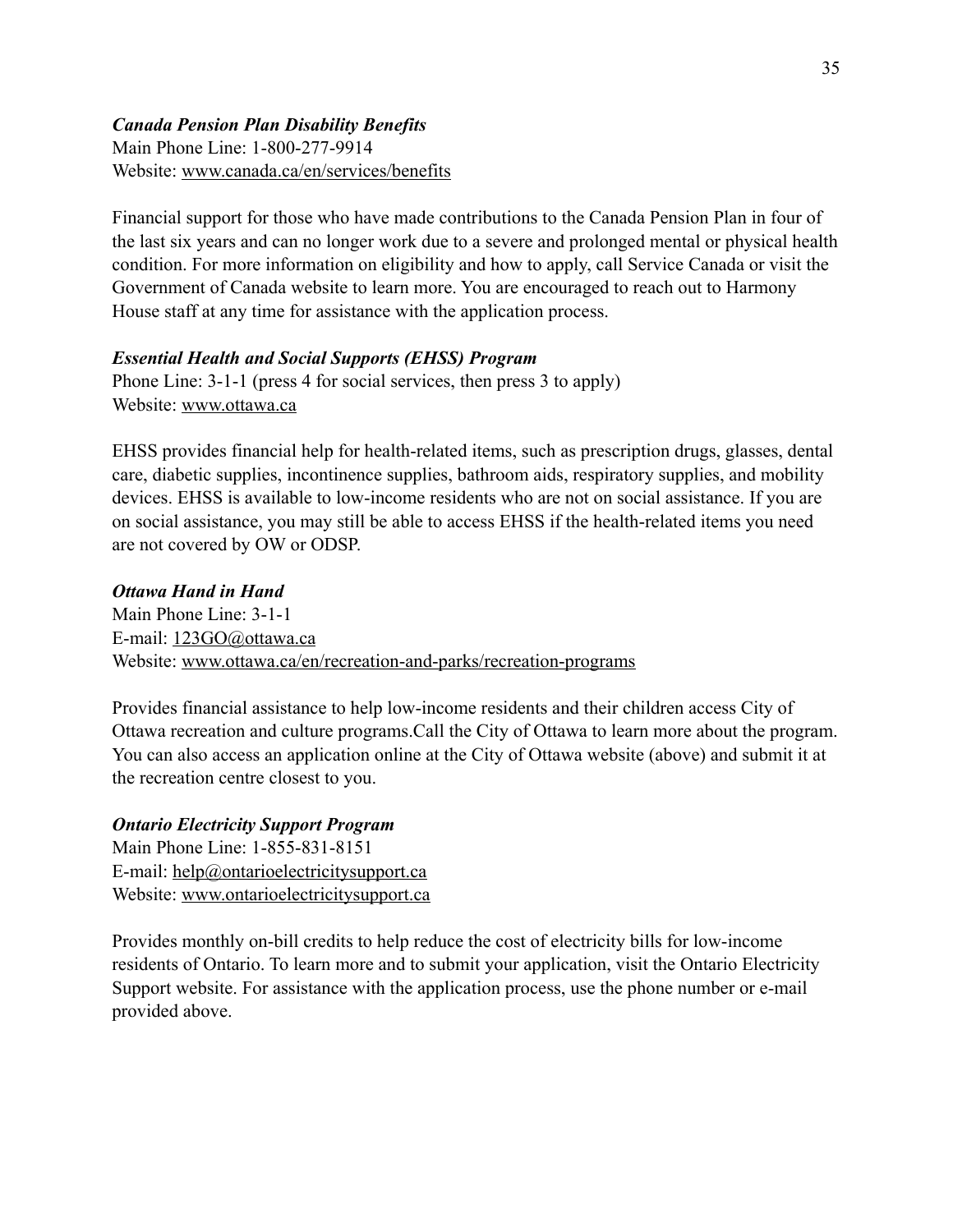#### *Low-Income Energy Assistance Program*

Main Phone Line: 613-241-1573 Website: [www.oeb.ca](http://www.oeb.ca)

Provides one-time emergency financial assistance for low-income residents who are behind on their energy bill and may be facing disconnection. Visit the Ontario Energy Board website for more information (above). To get connected with a local service agency that can help you with the application process, call The Salvation Army at the phone number above.

#### *Trillium Drug Program*

Main Phone Line: 416-642-3038 Online Application Submission: [trillium@ontariodrugbenefit.ca](mailto:trillium@ontariodrugbenefit.ca) Website: [www.health.gov.on.ca](http://www.health.gov.on.ca)

Offered through the Ontario Ministry of Health and Long Term Care. Provides assistance for Ontario residents who have high prescription drug costs compared to their income. In order to be eligible for the program, applicants must not have private insurance coverage, or have private insurance that does not cover 100% of their prescription drug costs. Applicants must not be eligible for drug coverage under another category of the Ontario Drug Benefit (ex. not a senior, not a social assistance recipient, not receiving professional home care services). Visit the Ministry website or your local pharmacy to learn more.

# *Child Care Subsidy*

Main Phone Line: 1-888-722-1540 E-mail: [childcare@ottawa.ca](mailto:childcare@ottawa.ca) Website: [www.ottawa.ca](http://www.ottawa.ca)  Registry and Waitlist: [www.onehsn.com/Ottawa](http://www.onehsn.com/Ottawa)

Helps low-income parents cover the cost of registered childcare services in Ottawa. Parents who apply for the subsidy can choose from several childcare options, including home-based care, centre-based care, school age care, and nursery/pre-school care. Visit the City of Ottawa website to learn more, and make an account with the Child Care Registry and Waitlist (above).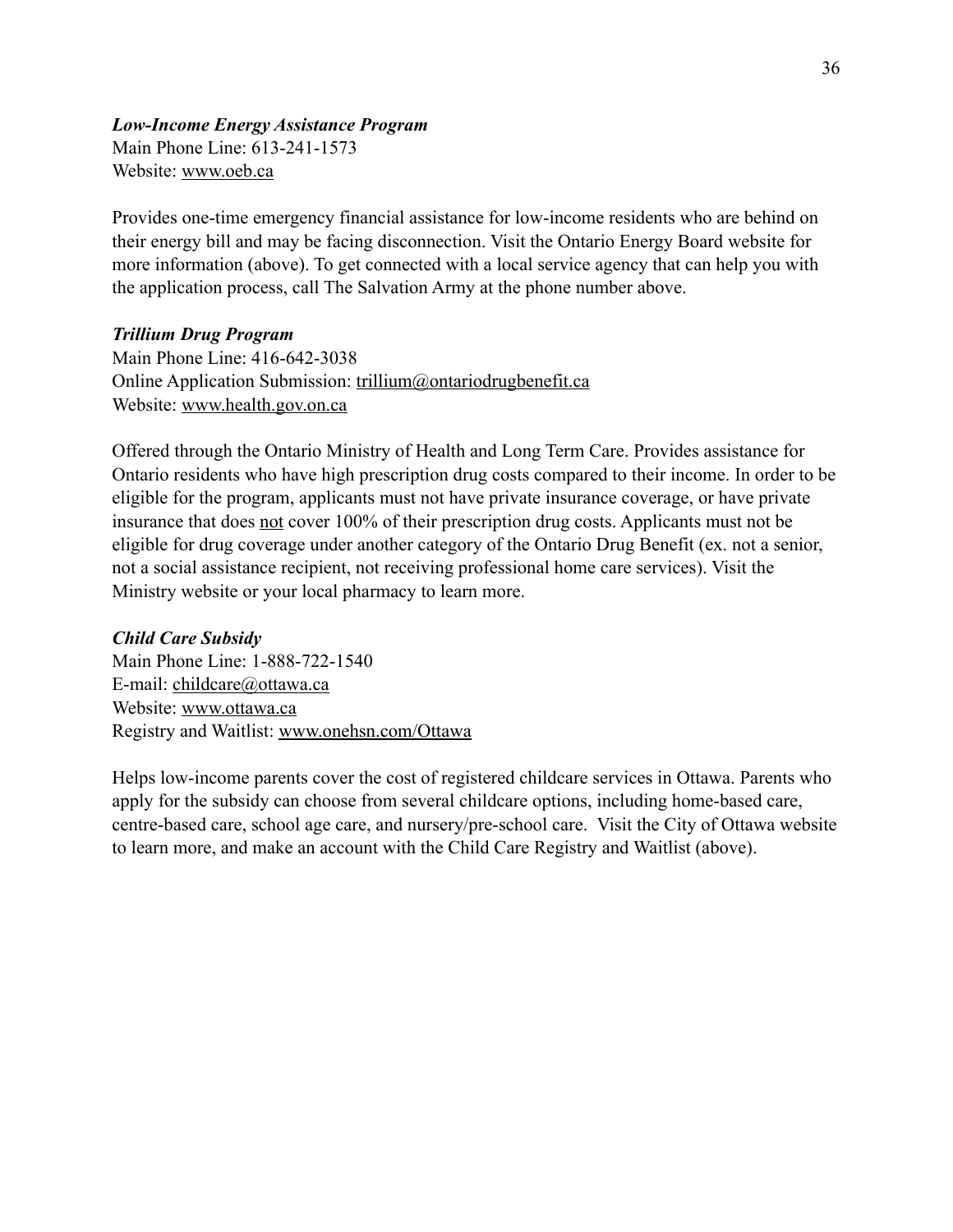# *Financial Planning Supports*

#### *EBO Financial Education Centre*

Main Phone Line: 613-746-0400 E-mail: [info@centre-ebo.com](mailto:info@centre-ebo.com) Website: [www.centre-ebo.com](http://www.centre-ebo.com)

Provides free budget counselling, financial education, and income tax services to low-income Ottawa residents. Where possible, helps clients advocate for reasonable repayment plans in accordance with their income.

# *Federal and Provincial Tax Credits*

#### *GST/HST Credit*

Main Phone Line: 1-800-387-1193 Website: [www.canada.ca/en/services/taxes.html](https://www.canada.ca/en/services/taxes.html) 

A tax-free quarterly payment that helps low- and moderate-income individuals and families offset the cost of the GST/HST that they pay. If you have children under the age of 19, you may receive up to \$155 per child in addition to your personal amount.You are automatically considered for the credit when you file your taxes.

#### *Canada Child Benefit (CCB)*

Main Phone Line: 1-800-387-1193 Website: [www.canada.ca/en/services/taxes/child-and-family-benefits.html](https://www.canada.ca/en/services/taxes/child-and-family-benefits.html)

Provides a tax-free monthly payment to eligible Canadian families to help with costs associated with raising children. In order to receive the CCB, you must be a Canadian Citizen and have filed your income taxes for the latest tax year. To learn more about the CCB, call the Canada Revenue Agency or visit their website.

#### *Ontario Child Benefit*

Main Phone Line: 1-800-387-1193 Apply: [www.children.gov.on.ca](http://www.children.gov.on.ca) 

Provides direct financial support to low- and moderate-income families to help with the costs of raising children. In order to receive the OCB, you must be an Ontario resident and have filed your income taxes for the latest tax year. To learn more about the OCB, call the Canada Revenue Agency at the number above.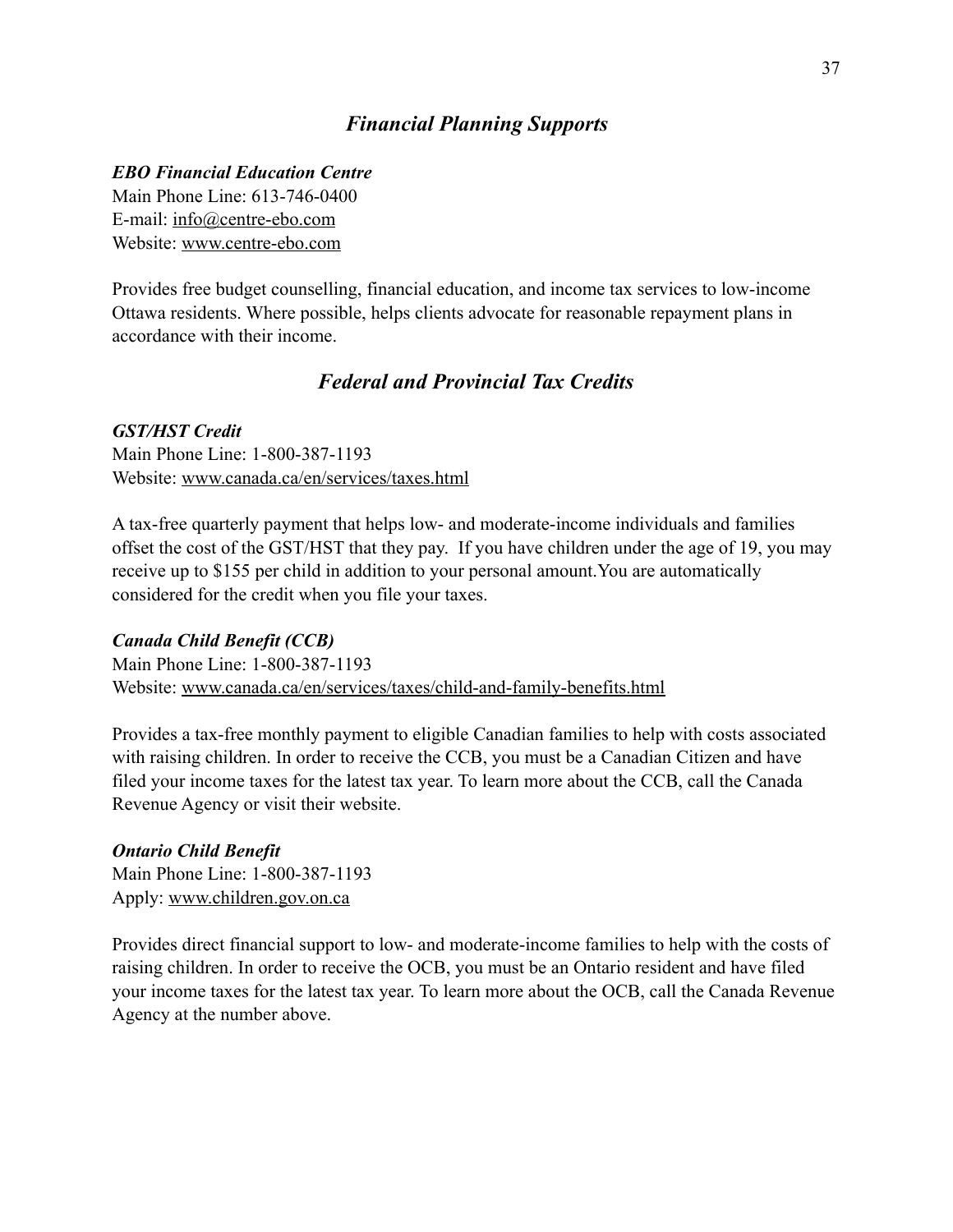# *Child Disability Benefit*

Main Phone Line: 1-800-387-1193 Website: [www.canada.ca/en/services/taxes/child-and-family-benefits.html](https://www.canada.ca/en/services/taxes/child-and-family-benefits.html)

A tax-free monthly payment made to families who care for a child under the age of 18 who lives with a severe and prolonged mental or physical health condition. For more information on eligibility criteria and how to apply, call the Canada Revenue Agency or visit the Government of Canada website (above).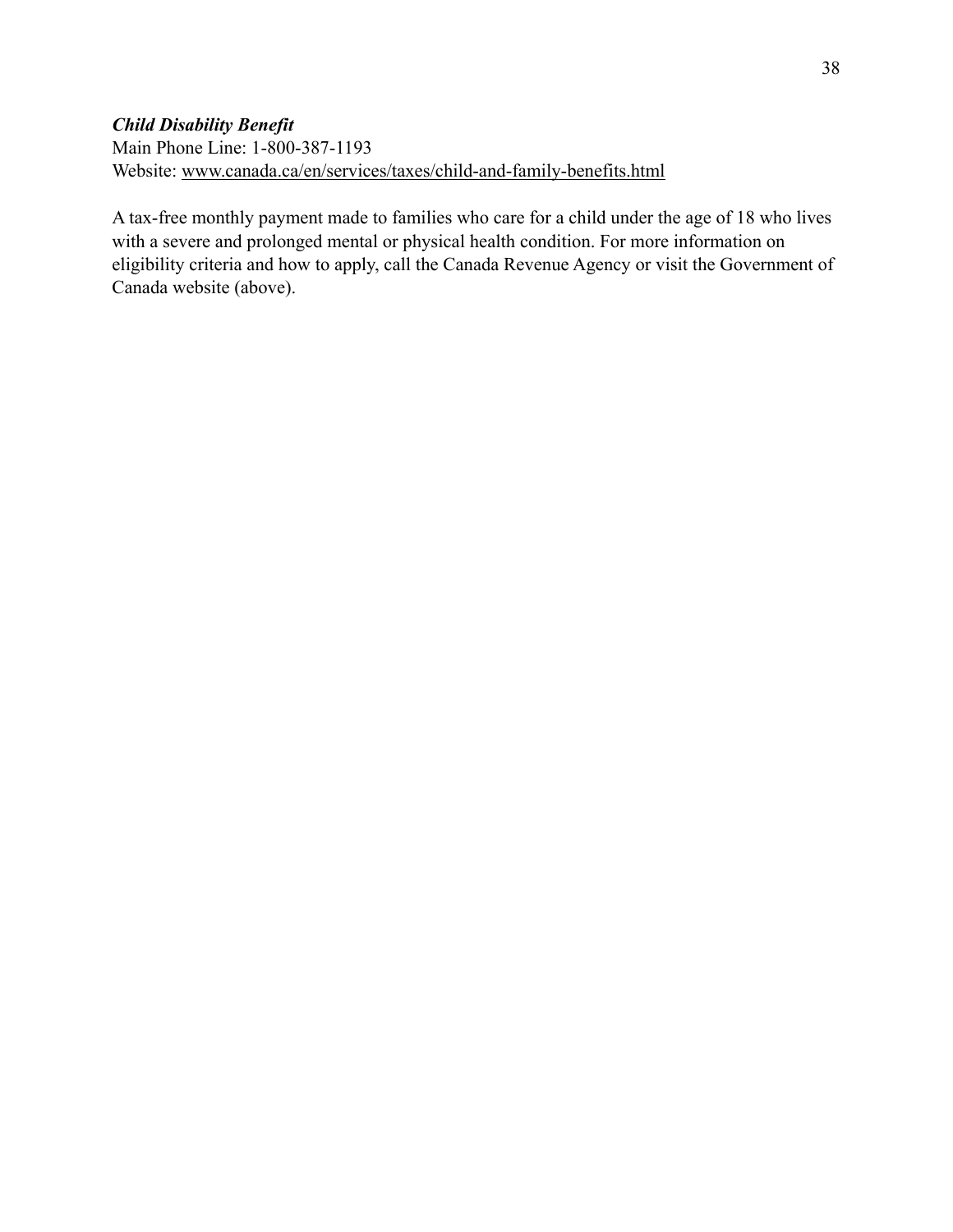# **Legal Services and Supports**

Legal information, advice, and representation for low-income individuals and families.

#### *Legal Aid Ontario*

Main Phone Line: 416-979-1446 Website: [www.legalaid.on.ca](http://www.legalaid.on.ca) 

Provides free legal services for low-income residents who need legal advice or representation. Qualified lawyers are able to work with clients on a variety of legal issues, including criminal, domestic violence, and family law issues. Getting a Legal Aid certificate is the first step to resolving your legal disputes.

#### *Ottawa Legal Information Centre*

Main Phone Line: 1-844-343-7462 Website: [legalinfocentre.ca/fr/](https://legalinfocentre.ca/fr/) 

Provides 30 free minutes with a lawyer who will provide you with general legal information and referrals for all areas of law. Does not offer legal advice or legal representation, but can help you better understand your situation, and help you access the appropriate services and forms. You can call or visit the Centre as many times as you need (though your calls and visits will be limited to 30 minutes each).

#### *Family Law Information Centre*

Main Phone Line: 613-239-1406 \*Located inside the Elgin Courthouse\*

Provides free information and education on family law, including service referrals related to alternative dispute resolution, community resources and family mediation services. Can assist with filling out legal forms related to family law matters. An advice lawyer is available at designated times.

#### *University of Ottawa Community Legal Clinic*

Main Phone Line: 613-562-5600 Website: [commonlaw.uottawa.ca/community-legal-clinic/](https://commonlaw.uottawa.ca/community-legal-clinic/)

Provides legal information, advocacy, and legal representation at court for low-income residents of Ottawa. This clinic focuses on criminal, family, and tenant law. Will only represent people who reside in Ottawa and whose legal issues arose in Ottawa.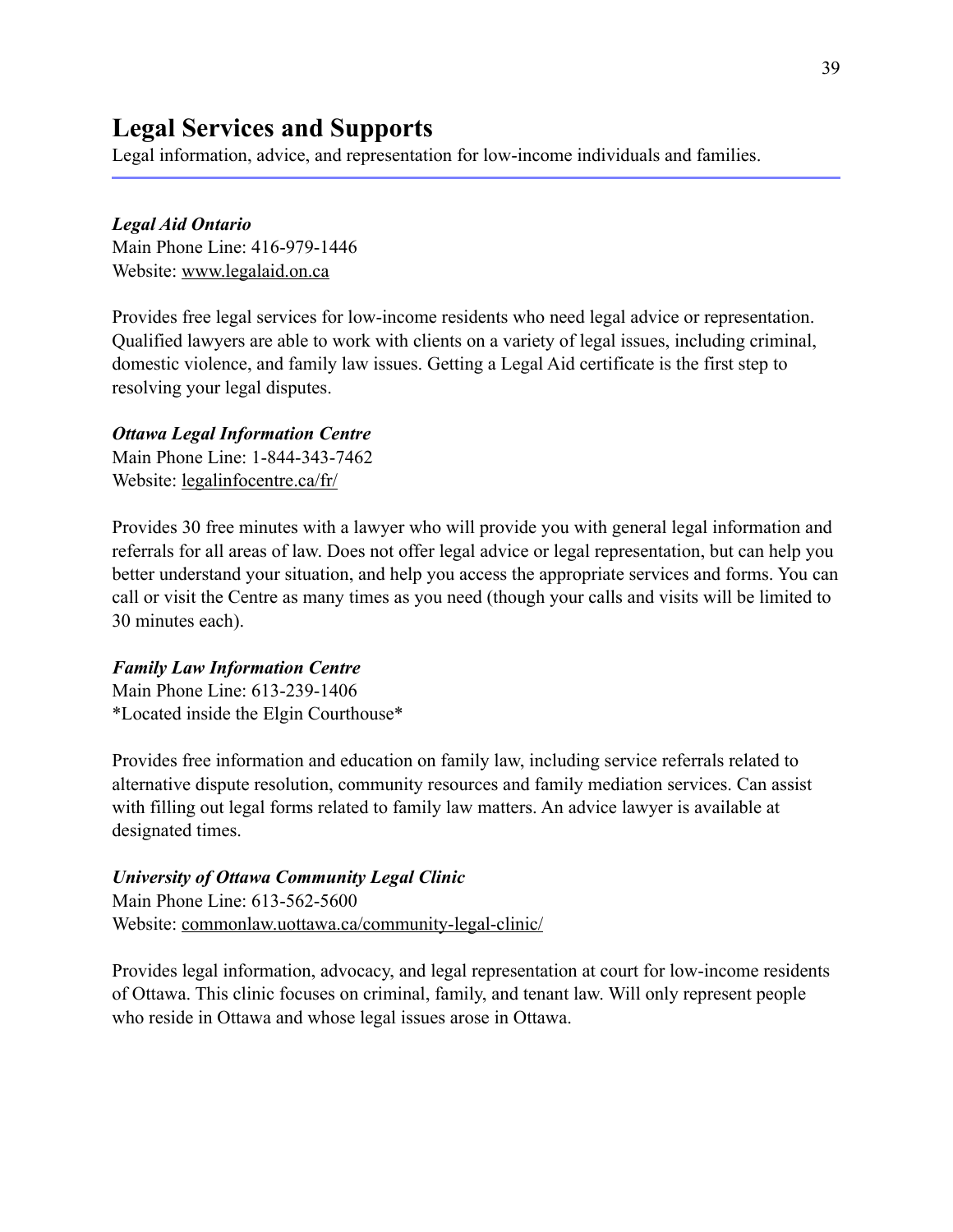#### *Community Legal Services of Ottawa*

Downtown Office Phone Line: 613-241-7008 Website: [www.clsottawa.ca](http://clsottawa.ca)

Provides information, advocacy, and legal representation at court for low-income residents in Ottawa. CLSO focuses on housing law, social assistance law, immigration and refugee law, and employment law. Can support Can provide legal information on a number of other common legal issues, including family violence and criminal law.

#### *Pro Bono Ontario*

Legal Advice Hotline: 1-855-255-7256 Workplace Sexual Harrassment Hotline: 1-855-776-1855 Website: [www.probonoontario.org](http://www.probonoontario.org)

Provides 30 minutes of free legal advice and assistance on civil law cases (not family or criminal cases). Generally, civil law matters involve housing, employment, and other contract issues in which someone is seeking compensation for damages. Pro Bono Ontario's qualified volunteer lawyers and law students can help you better understand your case and support you in drafting letters and basic legal documents. Provides a designated hotline for workplace sexual harassment cases (see above).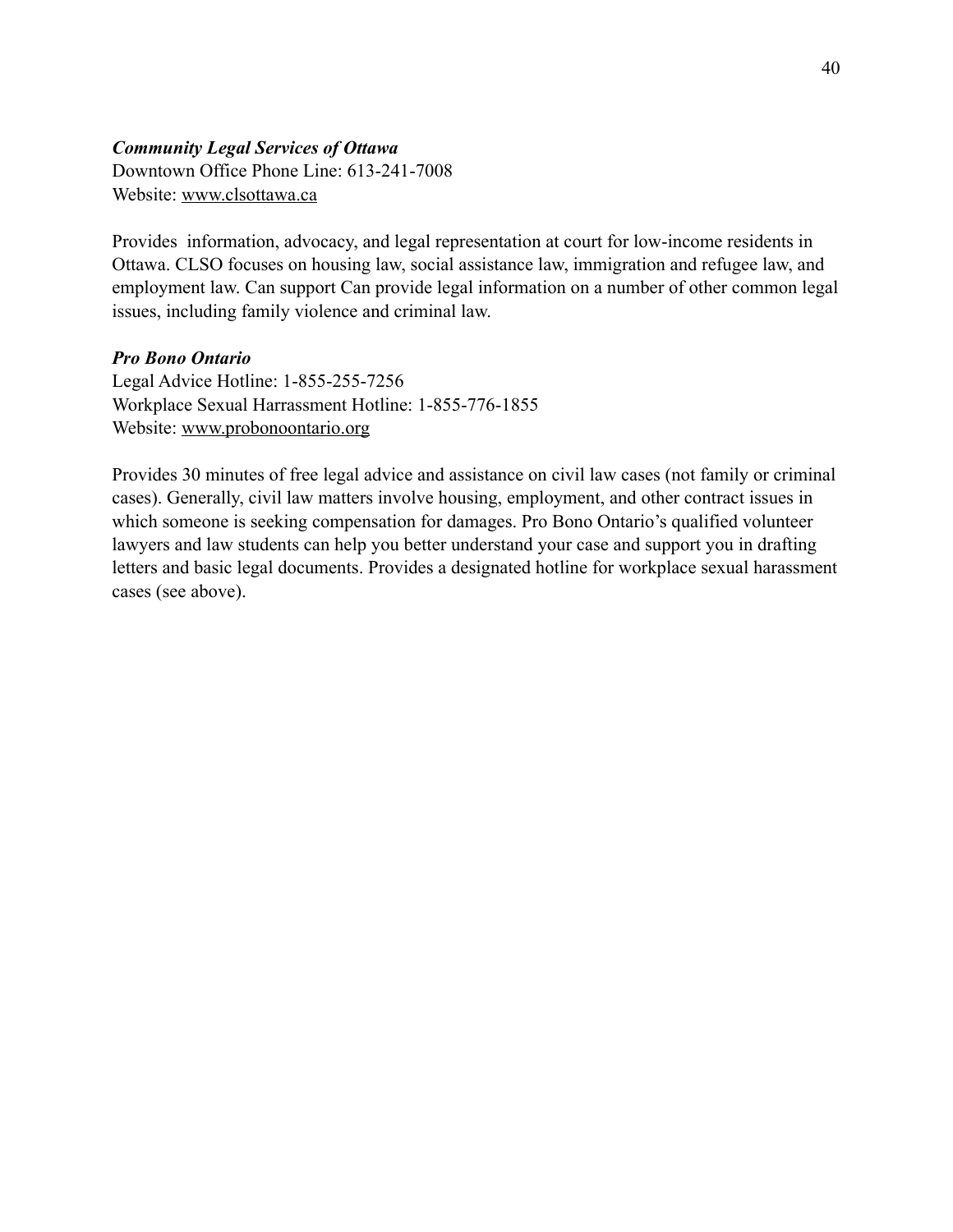**Food and Meal Programs** Free and low-cost food and meal services for residents of Ottawa.

#### **Good Food Market**

Main Phone Line: 613-238-8210 ext. 2452 Website: [www.swchc.on.ca/food](http://www.swchc.on.ca/food)  Market Address: 280 Rochester Street

Run by Somerset West Community Health Centre. Offers a monthly market that provides fresh fruits, vegetables, and dried goods at below-market prices. Operates the first Thursday of each month from 4-6 pm.

#### **Ottawa Food Bank**

Main Phone Line: 613-745-7001 Website: [www.ottawafoodbank.ca](http://www.ottawafoodbank.ca) 

Provides free boxes of food for low-income individuals and families in the Ottawa area. The Ottawa Food Bank has many different service centres across Ottawa. While you stay at Harmony House, Parkdale Food Centre will be your main food bank. To figure out which food bank is in your area when you move, you can call their main phone line or visit their website.

\*\*Most food banks will only allow residents to visit one time per month.\*\*

#### **Ottawa Good Food Box**

Main Phone Line: 613-745-0073 ext. 122 Website: [ottawagoodfoodbox.ca](http://ottawagoodfoodbox.ca)

Provides boxes of lower-cost fresh fruits and vegetables to Ottawa residents. Place your order online and schedule a pick-up time at a participating community centre. If you need help placing an order or need your box to be delivered, you can call their main phone line.

#### **Parkdale Food Centre**

Main Phone Line: 613-722-8019 Website: [www.parkdalefoodcentre.ca](http://www.parkdalefoodcentre.ca)

Parkdale Food Centre is the main food bank for residents living in the Somerset West Catchment area. Provides free, nutritious boxes of food to low-income individuals and families. Also runs a community kitchen, cooking workshops, and other community food programs for adults and children.